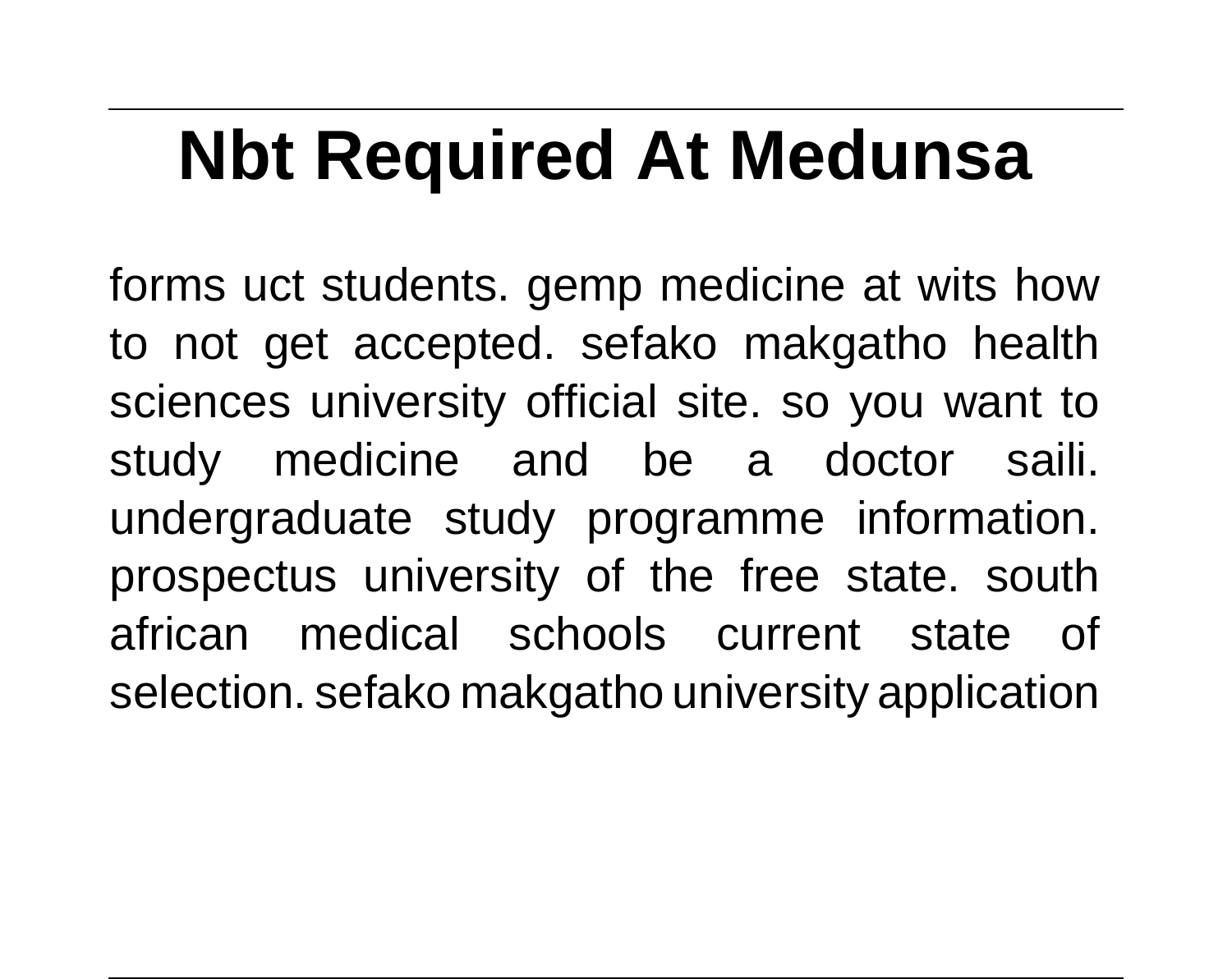forms 2016. national benchmark test project. national benchmark test uct graduate school of business. nbt required at medunsa 173 255 205 43. study at the university of limpopo medunsa campus. how to apply sefako makgatho health sciences. faculty of commerce university of cape town. national benchmark tests for 2013 university of fort hare. university of limpopo ul undergraduate information. 1 school leavers writing the national senior certificate. national benchmark tests uct students. national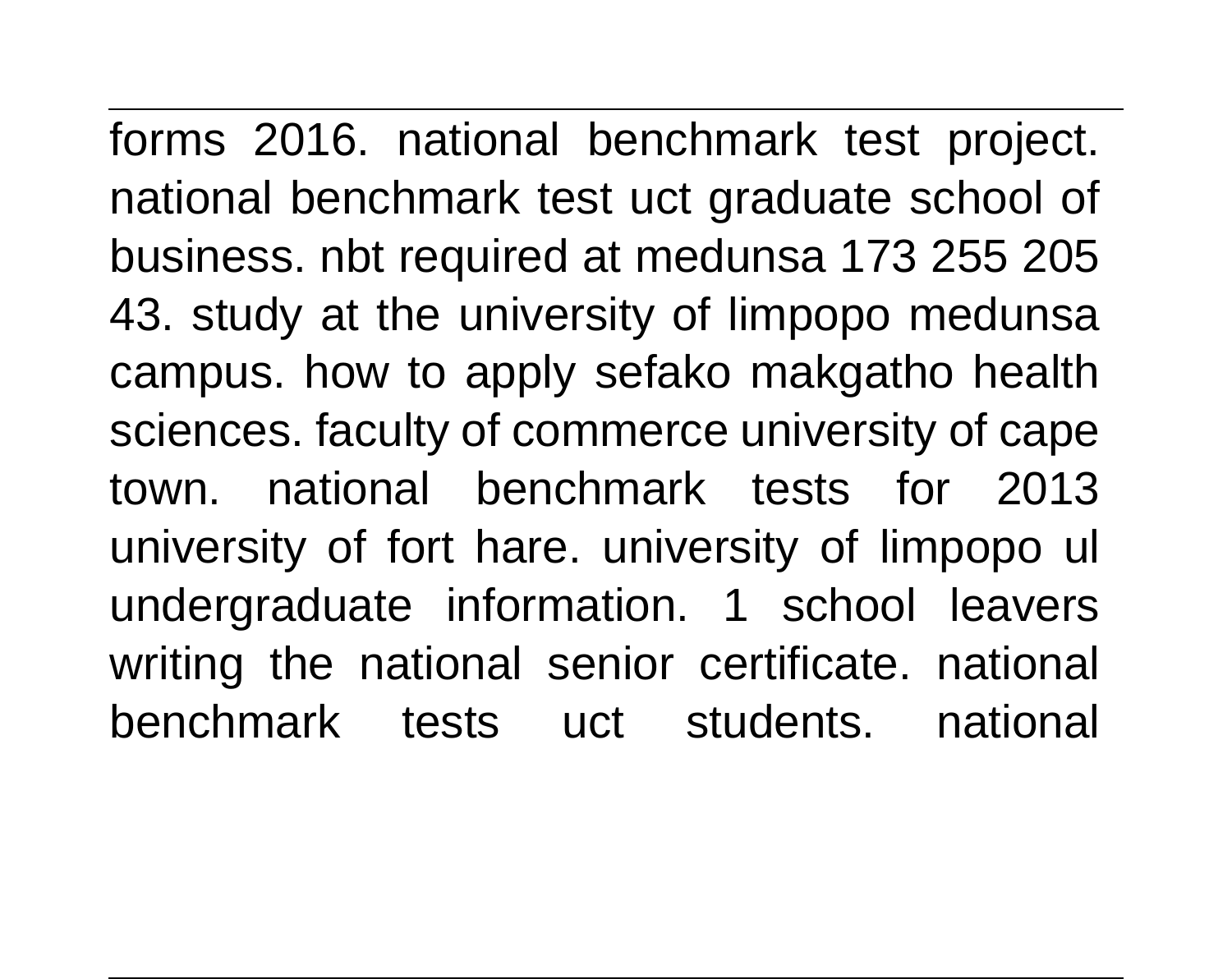benchmark test information for university of fort. university of limpopo ul undergraduate information zar. how to apply sefako makgatho health sciences collegelist. admission requirements faculty of humanities. health sciences faculty requirements walter sisulu. 2018 application dates for all south africa institutions. 2018 sefako makgatho health sciences application process. step by step applying to med school in south africa. clarity on national benchmark tests nbt and nati wits. instructions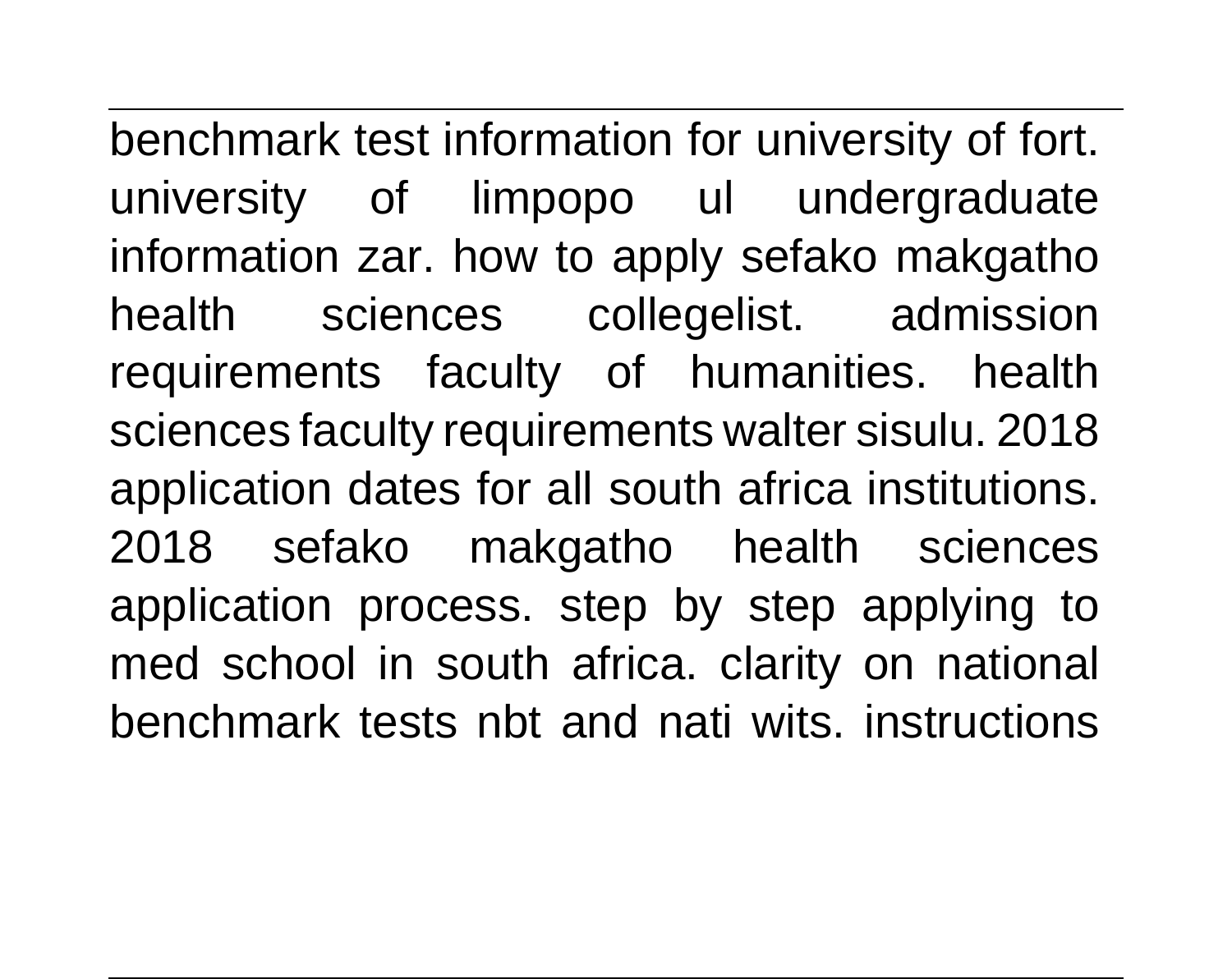for completing the application form very. wits university nursing application 2017 2018. nbt required at medunsa download brooklyncommune com. how to apply sefako makgatho health sciences download. 2019 stellenbosch university. entry requirements nelson mandela university. faculty contact university of the free state. how do i apply for admission sefako makgatho health. university of limpopo. medicine wits university. admissions and applications stellenbosch university. school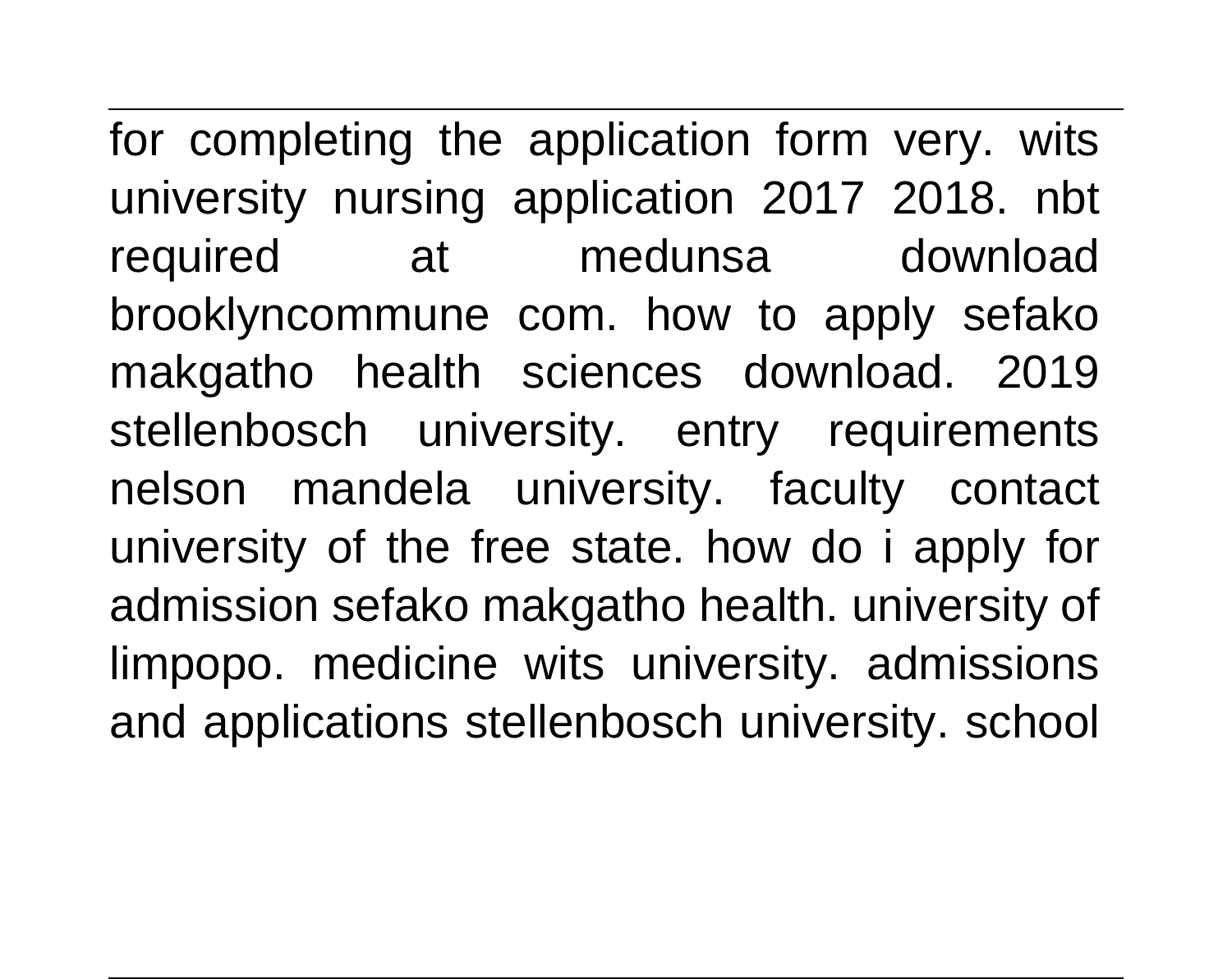of medicine university of pretoria. 2017 university application dates educonnect. medical university of southern africa medunsa faculty. uct s racial admission requirements 2012 politicsweb co za. university of limpopo national benchmark test project. how do i apply nelson mandela university. university of limpopo. smu student application frequently asked sefako. application form 2018 uj ac za. admissions requirements prospectus uwc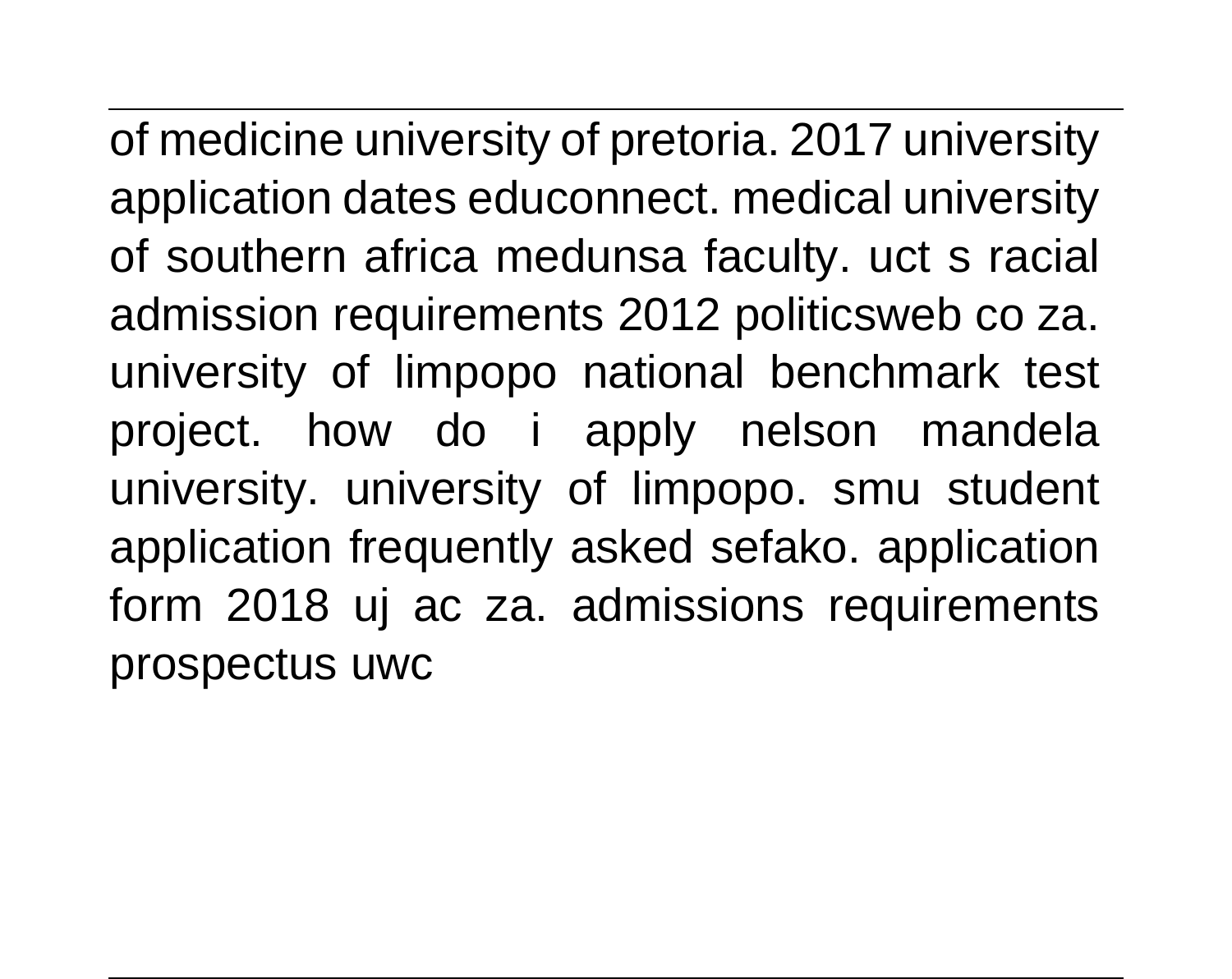**Forms UCT Students**

**May 4th, 2018 - Admission requirements Eligibility for admission you may submit a paper application by printing the forms from the links below**'

'**GEMP MEDICINE AT WITS HOW TO NOT GET ACCEPTED**

**APRIL 28TH, 2018 - 17 JANUARY 2012 AT 12 14 I FIRST TRIED TO APPLY AT MEDUNSA BUT I DID NOT MEET REQUIREMENTS I WAS ADVISED TO IS THE NBT ABSOLUTELY**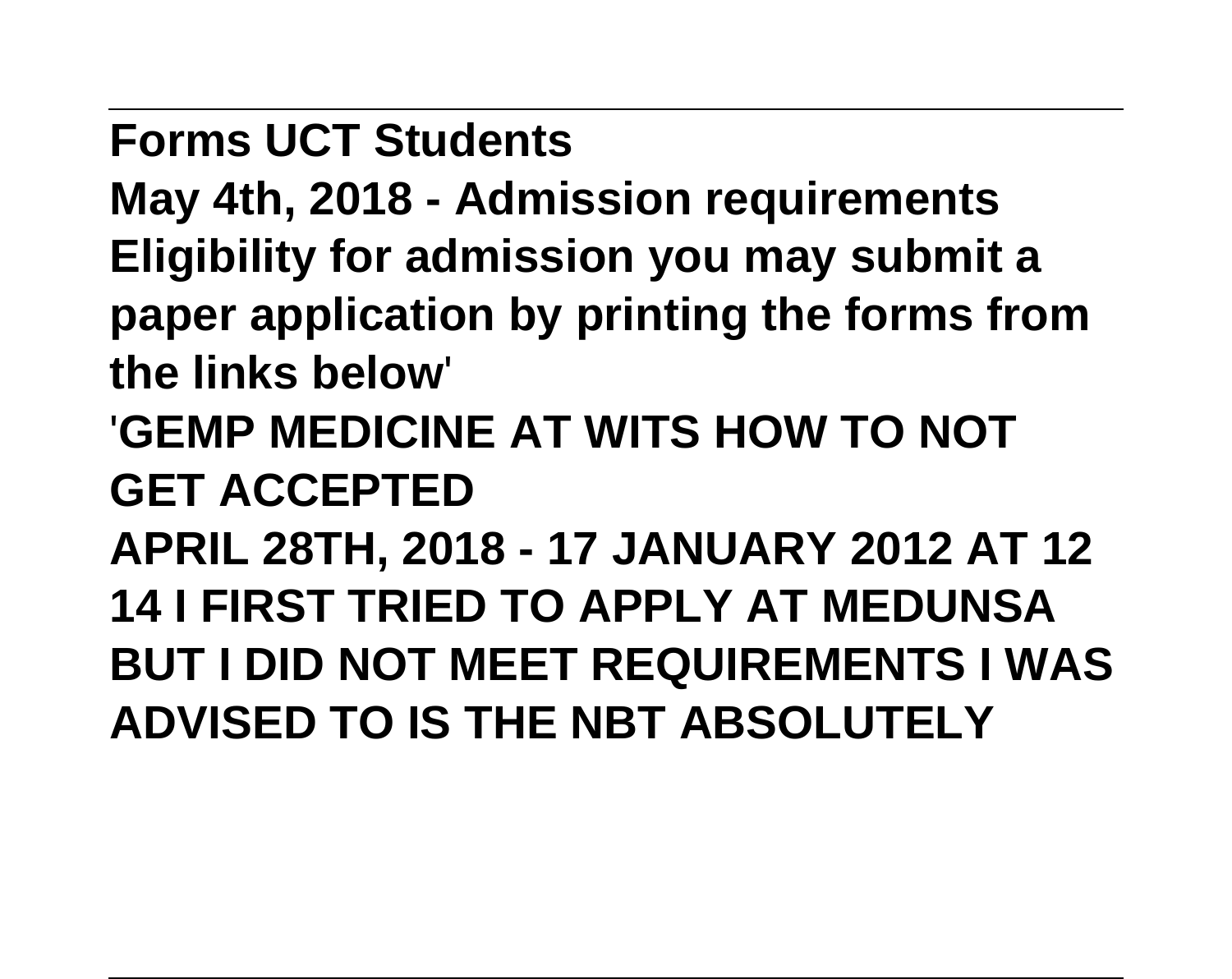# **REQUIRED OF ALL**'

'**Sefako Makgatho Health Sciences University Official Site**

**May 8th, 2018 - SMU researchers Staff and Students are invited to submit abstracts on areas of research activity for the 2018 Research Days to be held from the 21st**'

'**so you want to study medicine and be a doctor saili**

may 8th, 2018 - meet saili scholarship nbt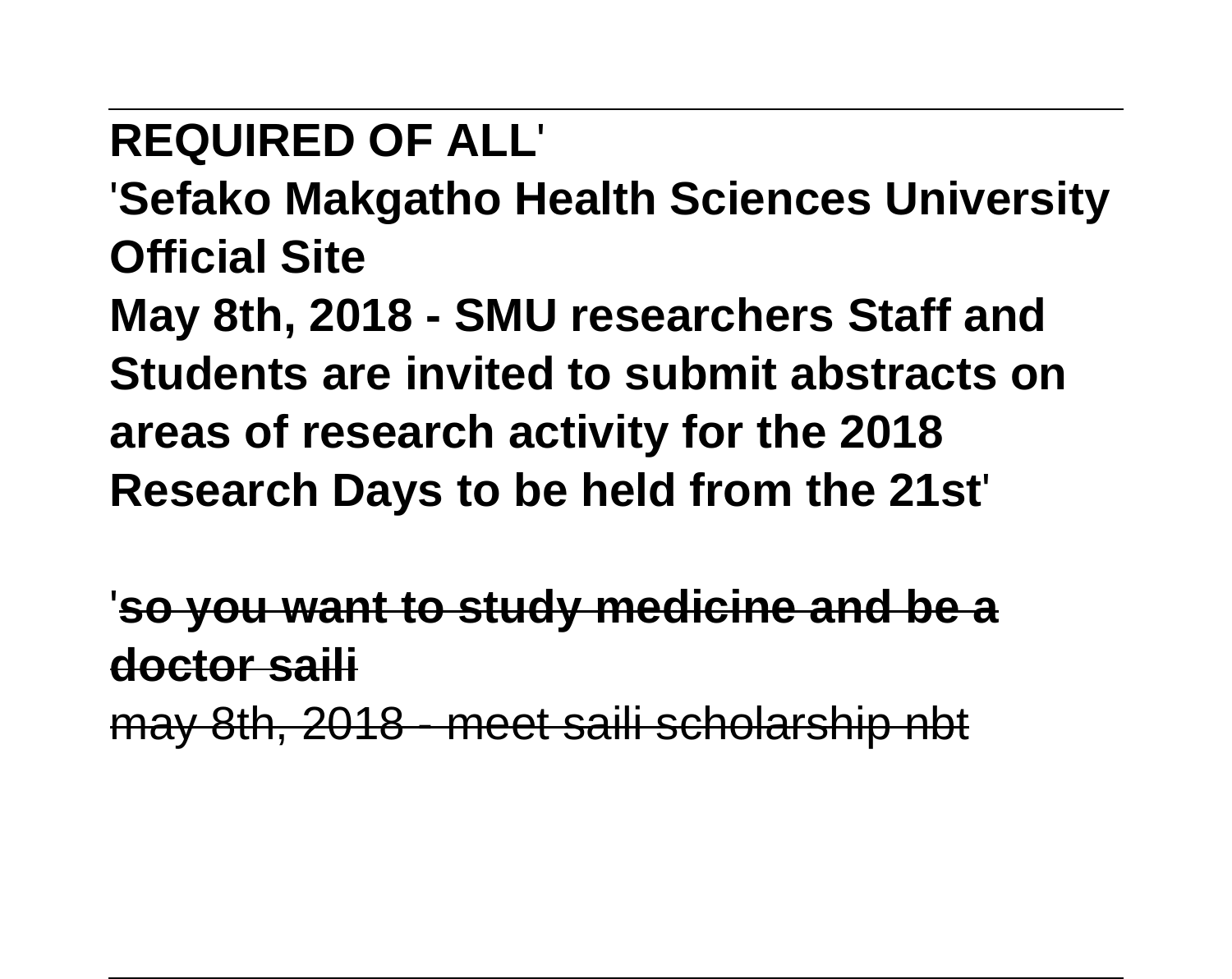<del>cape town uct</del> points out you do meet all the micry requirements for 2017'

#### '**Undergraduate study programme information**

May 7th, 2018 - Undergraduate study programme information 2016 The

minimum National Benchmark Test NBT requirements for the specific

study programme must be met'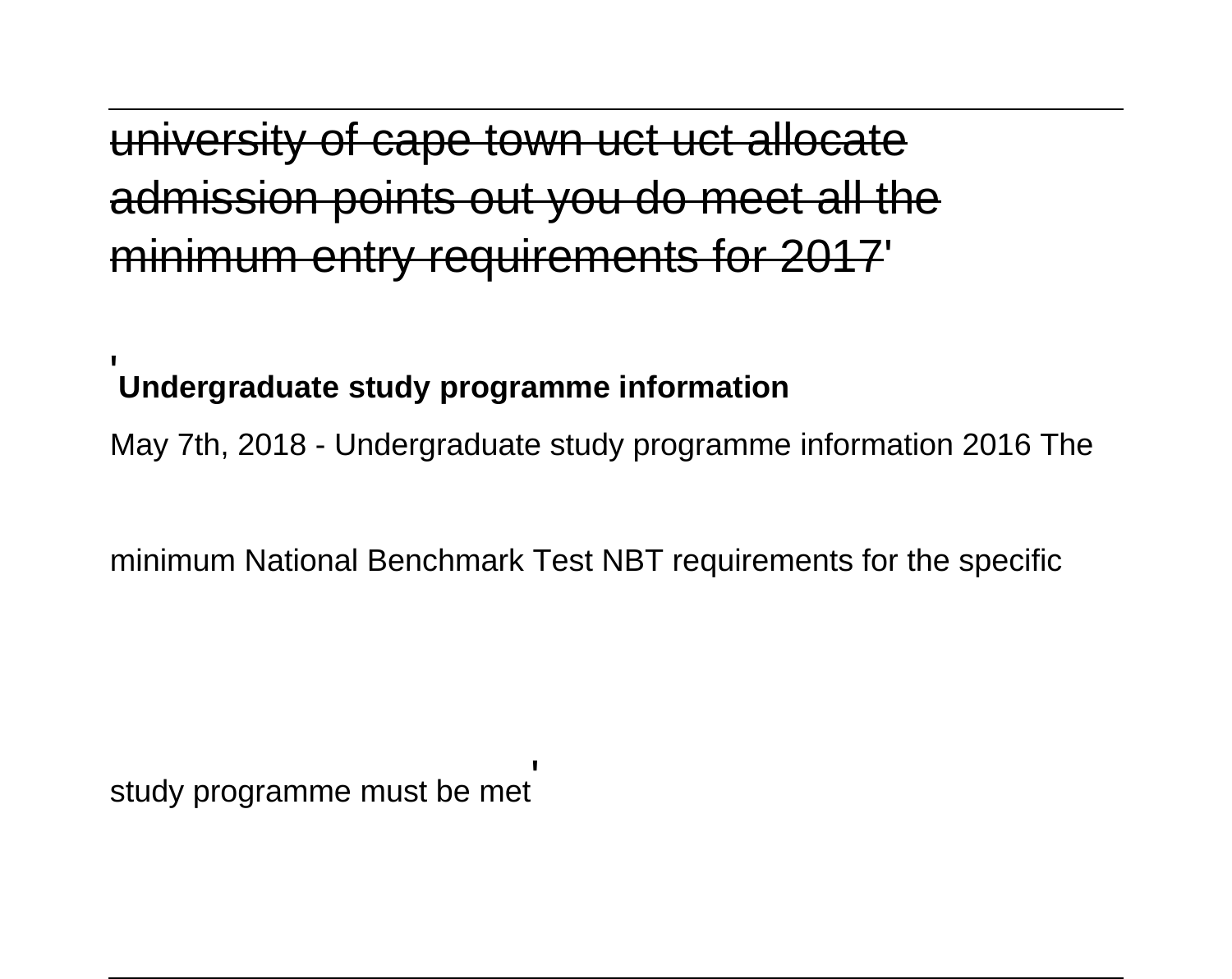#### '**PROSPECTUS UNIVERSITY OF THE FREE STATE**

MAY 2ND, 2018 - E UNIVERSITY OF THE FREE STATE COMPULSORY NATIONAL BENCHMARK TESTS NBT FACULTY SPECIÃŽO ADMISSION REQUIREMENTS'

'**south african medical schools current state of selection may 6th, 2018 - south african medical**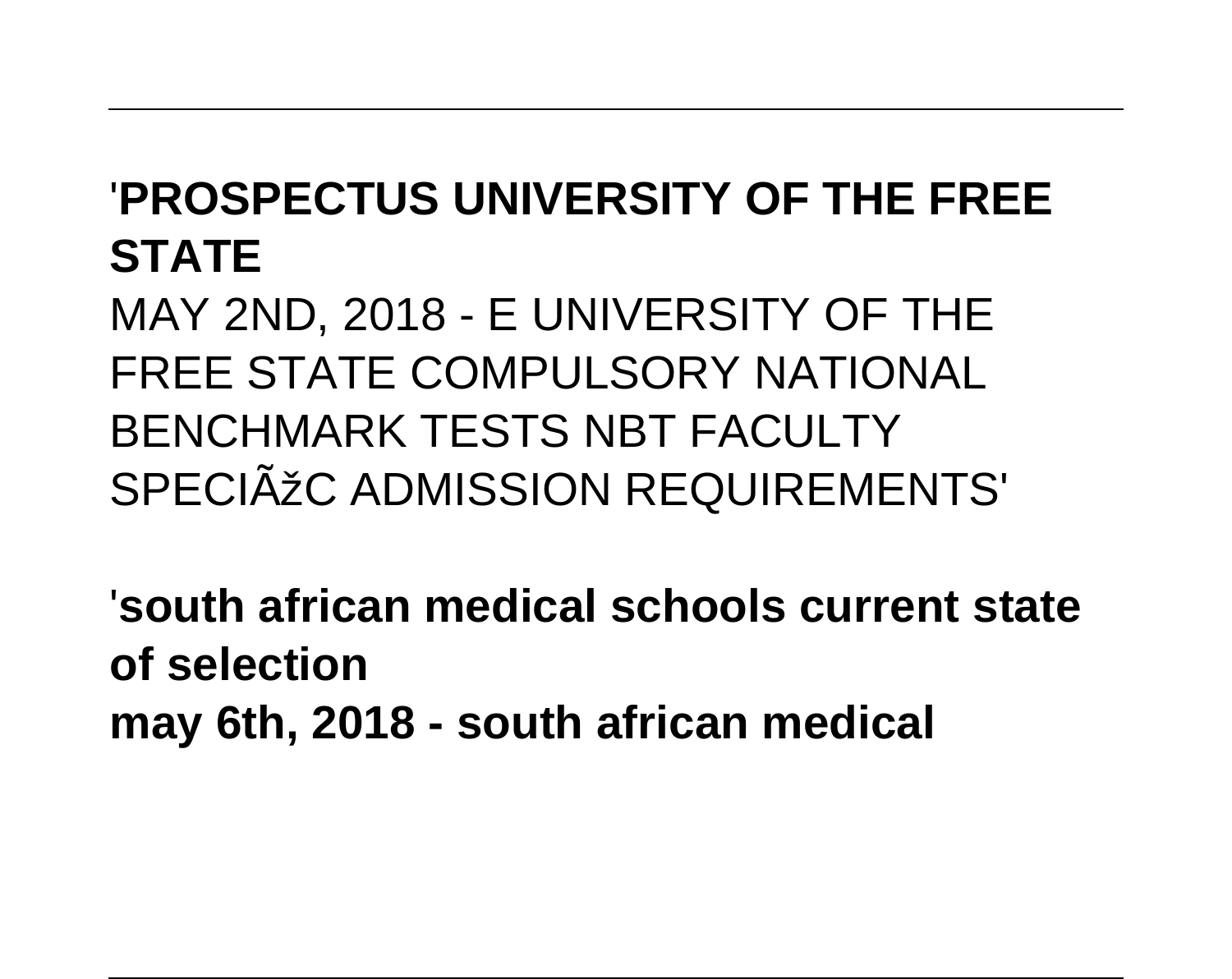**schools current state of table 2 provides an overview of the nsc and nbt academic requirements formerly university of limpopo medunsa**'

'**sefako makgatho university application forms 2016** may 7th, 2018 - home gt bursaries gt sefako makgatho university application forms 2016 sefako makgatho university application forms residents are required to obtain a study''**national benchmark test project** may 6th, 2018 - nbt brochure what is in the nbts blog contact us main menu registration for the 2019 intake is open download a brochure that

contains information about''**National Benchmark Test**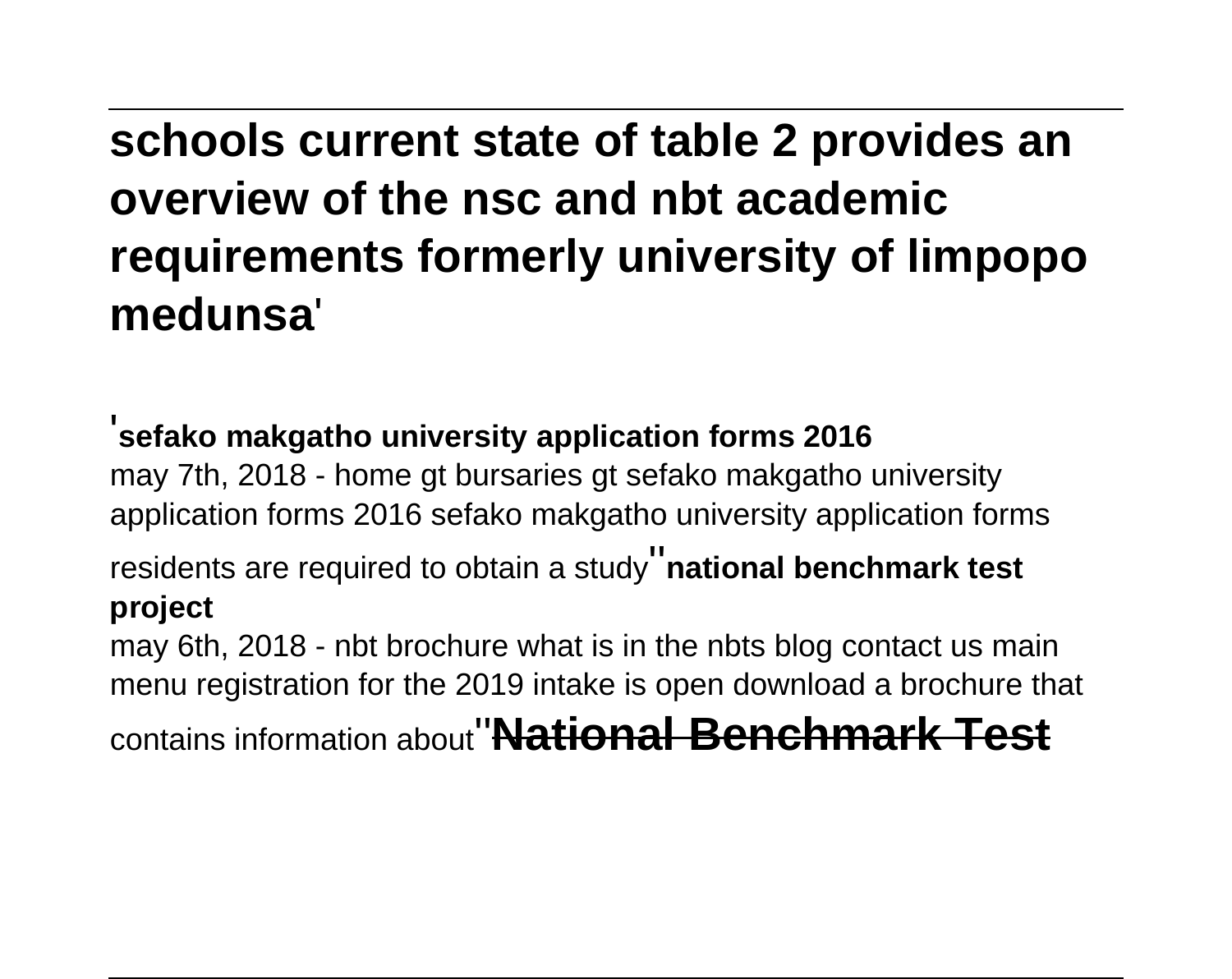#### **UCT Graduate School of Business**

April 28th, 2018 - The National Benchmark can only be written at the nominated venues throughout the year Please ensure that you book your NBT test Test Paper Requirements' '**Nbt Required At Medunsa 173 255 205 43** April 26th, 2018 - Thu 05 Apr 2018 18 36 00 GMT nbt required at medunsa pdf NBT REQUIRED AT MEDUNSA PDF NBT REQUIRED AT MEDUNSA Download Thu 29 Mar 2018 14 27 00 GMT nbt required at''**Study**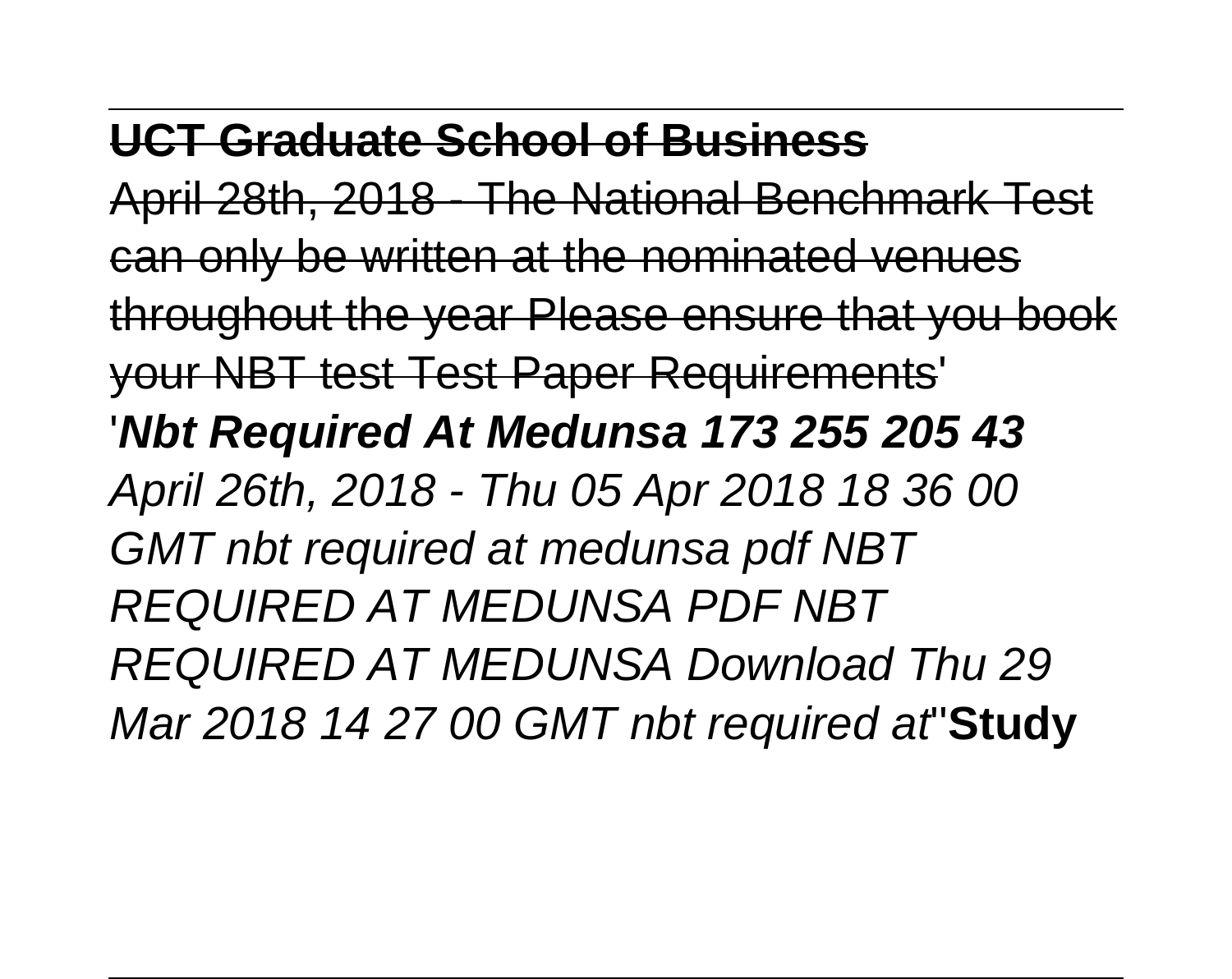## **at the University of Limpopo Medunsa Campus**

May 8th, 2018 - The Medical University of Southern Africa MEDUNSA and the University of the North has merged into the University of Limpopo'

#### '**How To Apply Sefako Makgatho Health Sciences**

May 4th, 2018 - How To Apply Sefako Makgatho Health Sciences ♦ All the required documents must be attached to the application form NBT in 2016 for 2017''**FACULTY OF COMMERCE University Of Cape Town**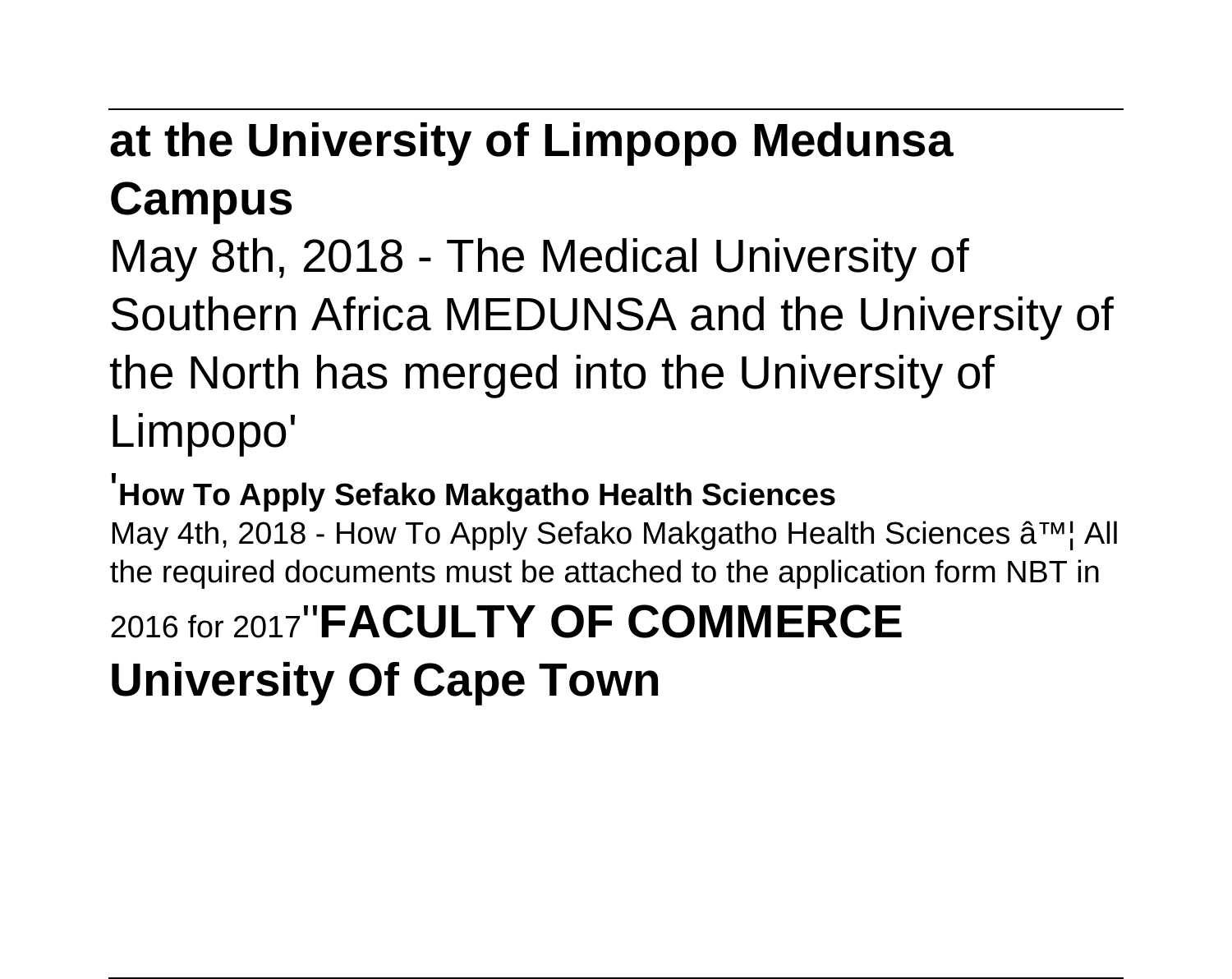May 1st, 2018 - ELIGIBLE ADMISSION REQUIREMENTS Bachelor Of ArchiTecTural STuDies Minimum Requirements 58 FPS NBT Scores At Intermediate 50 For NSC Mathematics 50 For NSC English' '**NATIONAL BENCHMARK TESTS FOR 2013 UNIVERSITY OF FORT HARE** MAY 7TH, 2018 - THE NATIONAL BENCHMARK TESTS WERE COMMISSIONED BY HIGHER EDUCATION NBT PROJECT IS MANAGED BY THE ALTERNATIVE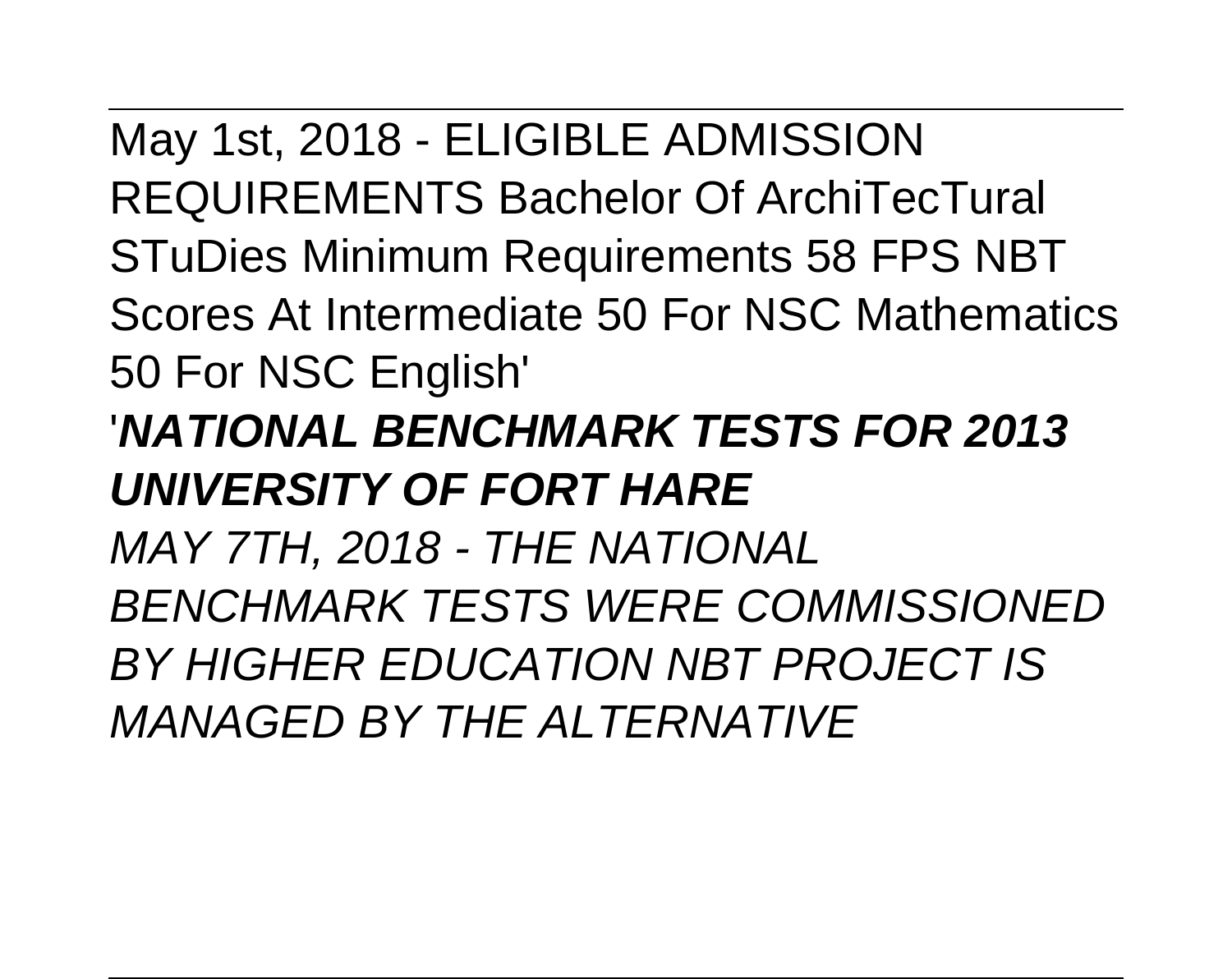#### ADMISSIONS RESEARCH MEDUNSA CAMPUS CUT''**University Of Limpopo UL Undergraduate Information** May 1st, 2018 - Meals At Medunsa Campus Are Prepared In An Ultra

Modern Kitchen And Served In A Central Cafeteria Students With First

Degrees Are Not Required To Write The NBT'

# '**1 School leavers writing the National Senior Certificate**

April 20th, 2018 - School leavers writing the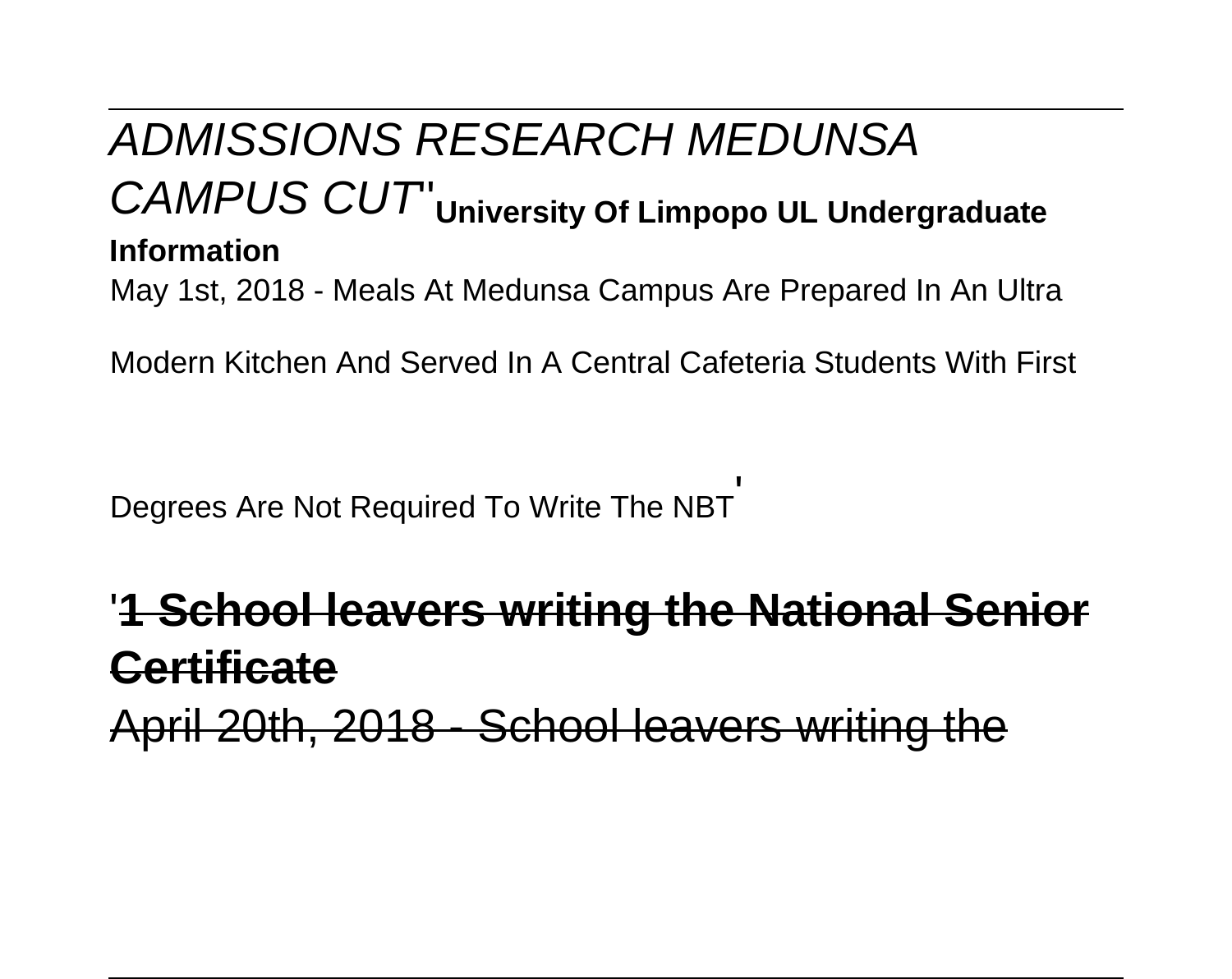National Senior Certificate Minimum NBT out of 300 Required performance levels may vary'

#### '**NATIONAL BENCHMARK TESTS UCT STUDENTS**

MAY 6TH, 2018 - HOME GT APPLICATIONS GT ADMISSION REQUIREMENTS GT NATIONAL BENCHMARK TESTS NATIONAL BENCHMARK TESTS VISIT THE NBT WEBSITE SHARE ON'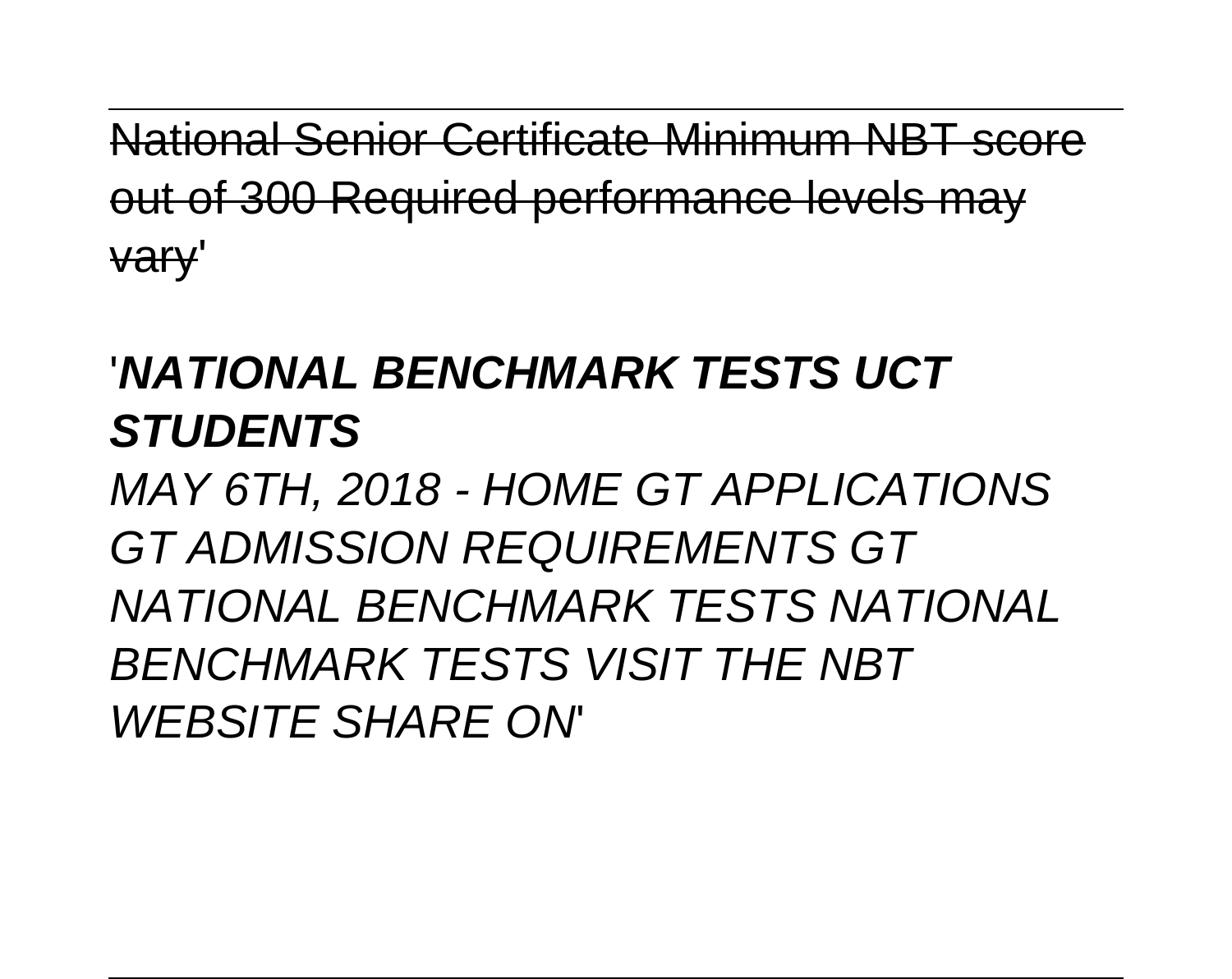'**national benchmark test information for university of fort may 8th, 2018 - national benchmark test information for university of fort hare applicants faculty to which you are applying nbt law aql medunsa university of**'

'**University of Limpopo UL Undergraduate Information ZaR**

April 28th, 2018 - University of Limpopo UL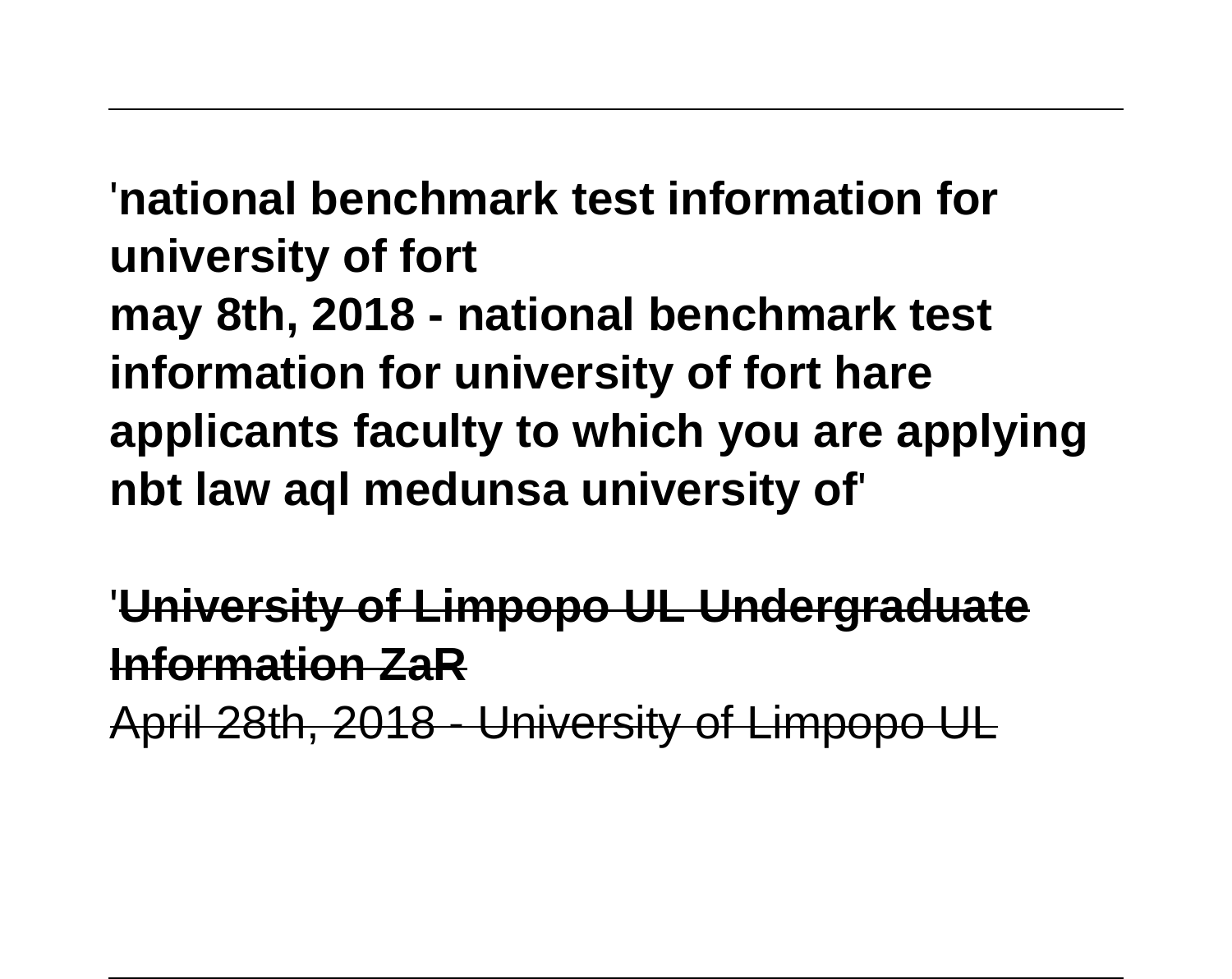araduate Limpopo UL Undergraduate Students with first degrees are not required to write the NBT''**HOW TO APPLY SEFAKO MAKGATHO HEALTH SCIENCES COLLEGELIST** MAY 7TH, 2018 - FOR FURTHER INFORMATION ABOUT THE NBT

KINDLY CALL HOW TO APPLY SEFAKO MAKGATHO HEALTH

SCIENCES ADMISSION REQUIREMENTS SEFAKO MAKGATHO

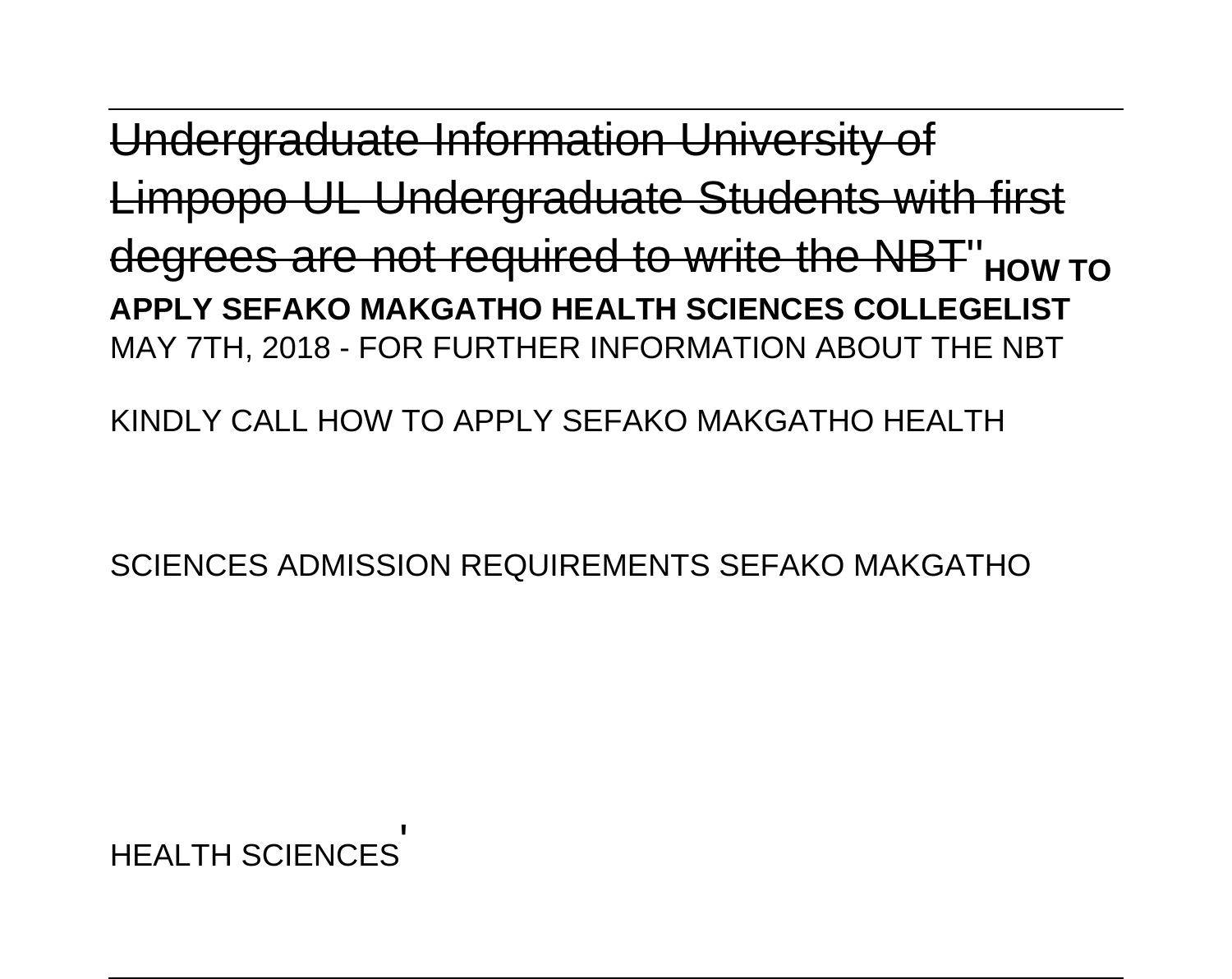#### '**Admission Requirements Faculty Of Humanities**

May 8th, 2018 - Home Gt Apply Gt Undergraduate Applications Gt Admission Requirements Undergraduate Office Matches The Portfolio Recommendation With The FPS And NBT Scores'

# **HEALTH SCIENCES FACULTY REQUIREMENTS Walter Sisulu** May 8th, 2018 - HEALTH SCIENCES FACULTY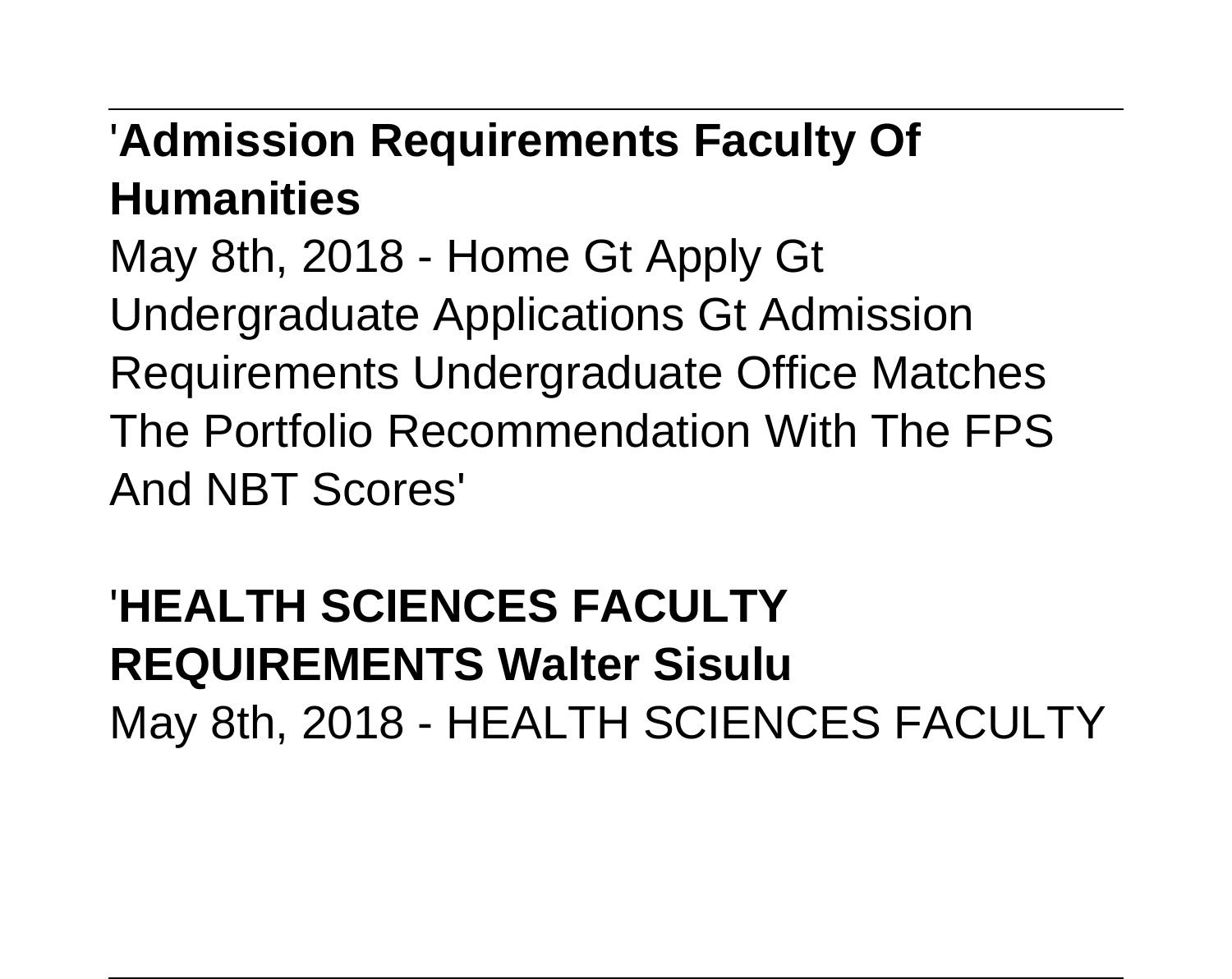REQUIREMENTS SELECTION PROCEDURE Short Listing A Selected Number Of Candidates Will Be Short Listed For An Interview''**2018 APPLICATION DATES FOR ALL SOUTH AFRICA INSTITUTIONS MAY 8TH, 2018 - VIEW ALL THE 2018 APPLICATION DATES FOR INSTITUTIONS IN SOUTH AFRICA YOU WILL NEED TO MEET THE MINIMUM ENTRANCE REQUIREMENTS AS PER USUAL**'

'**2018 Sefako Makgatho Health Sciences**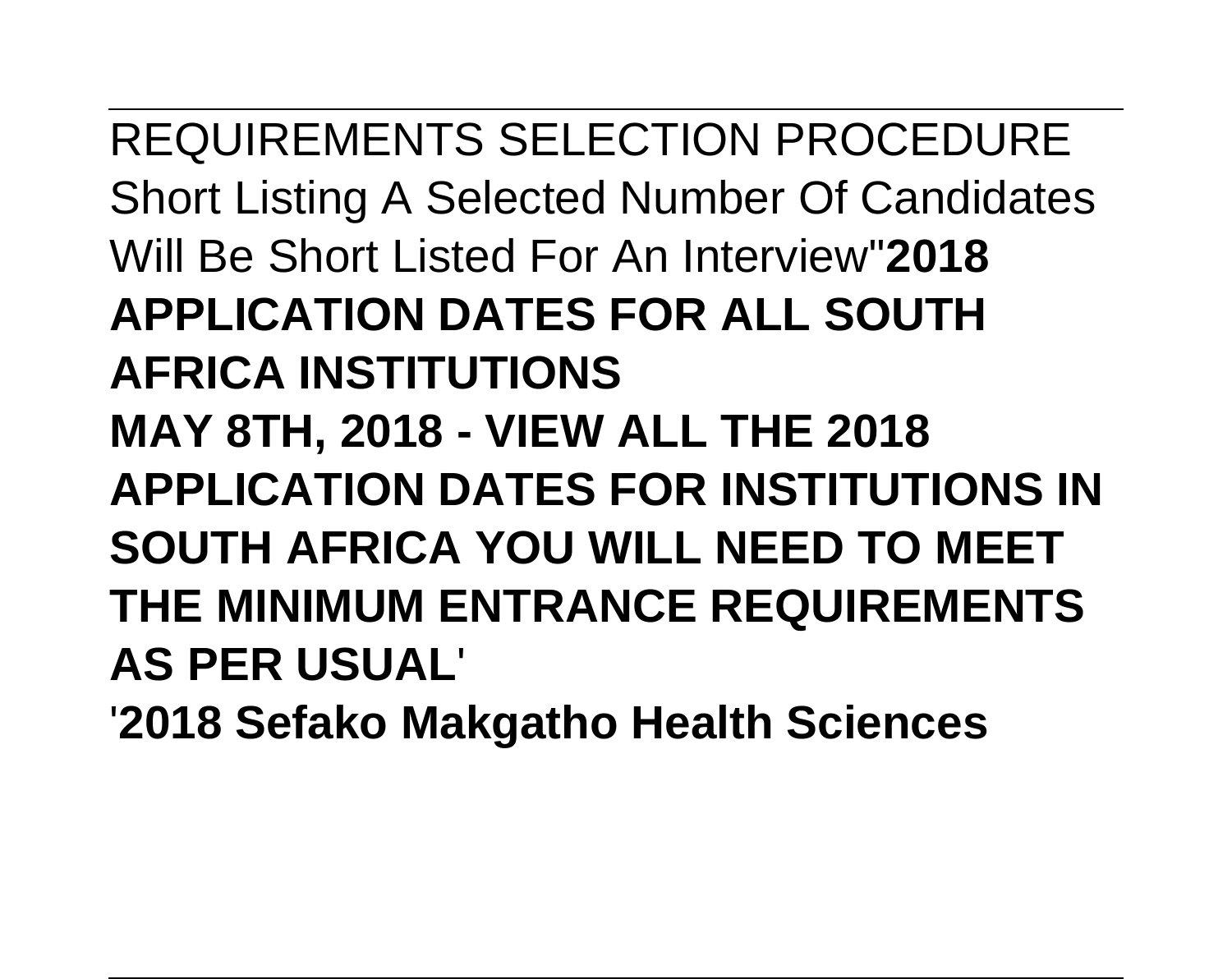# **Application Process April 28th, 2018 - 2018 Sefako Makgatho Health Sciences Application Process 2018 Sefako Makgatho Health Sciences Application â™; All The Required Documents Must Be Attached To The**''**Step by Step Applying to Med School in South Africa**

February 24th, 2014 - Realise that you will be required to To the best of

my knowledge all medical schools in South Africa Can you study

medicine at medunsa if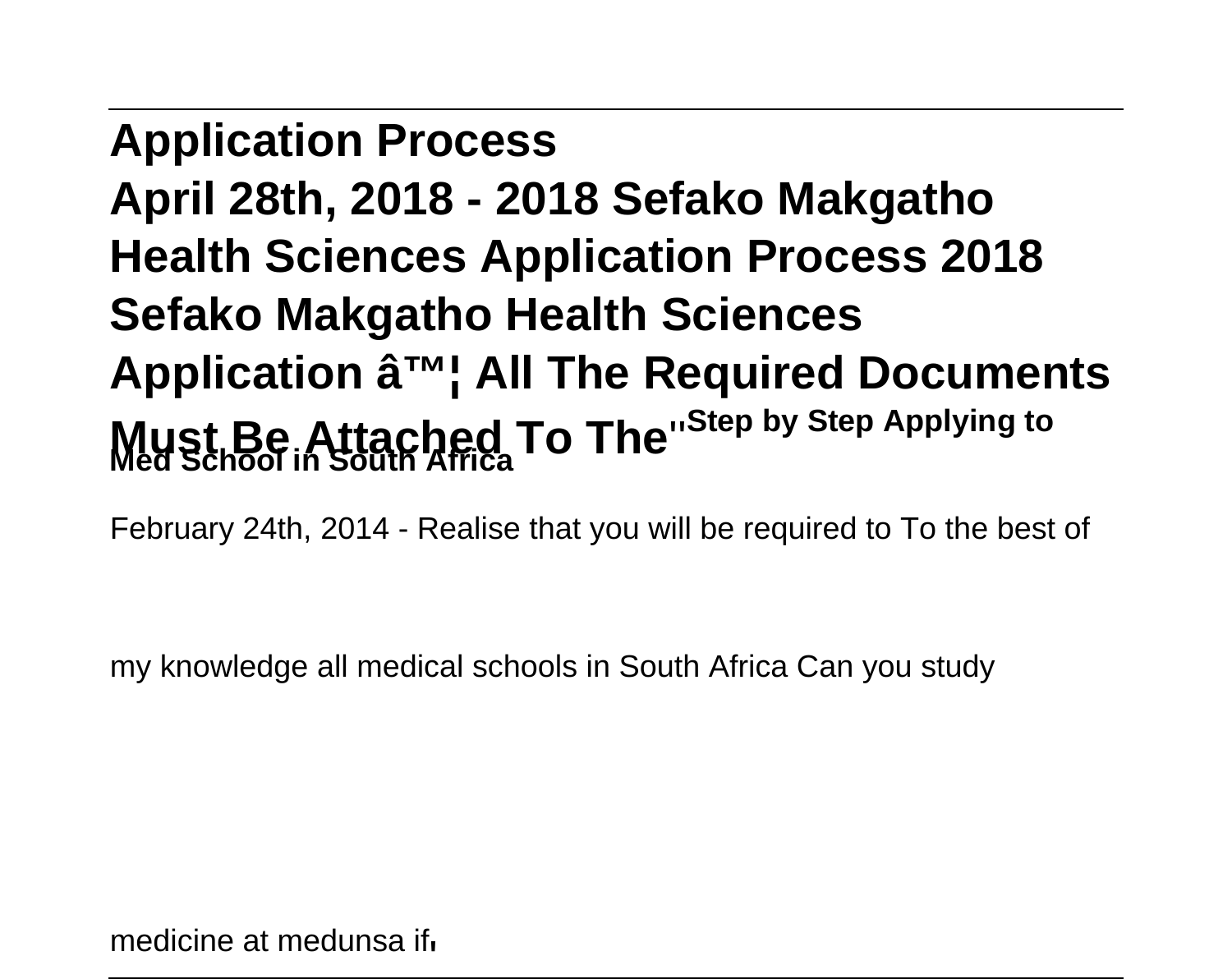#### '**clarity on national benchmark tests nbt and nati wits**

may 5th, 2018 - clarity on national benchmark tests nbt and nati

applicants are still required to write the nbt as part of the health science

#### consortium agreement which''**INSTRUCTIONS FOR COMPLETING THE APPLICATION FORM VERY**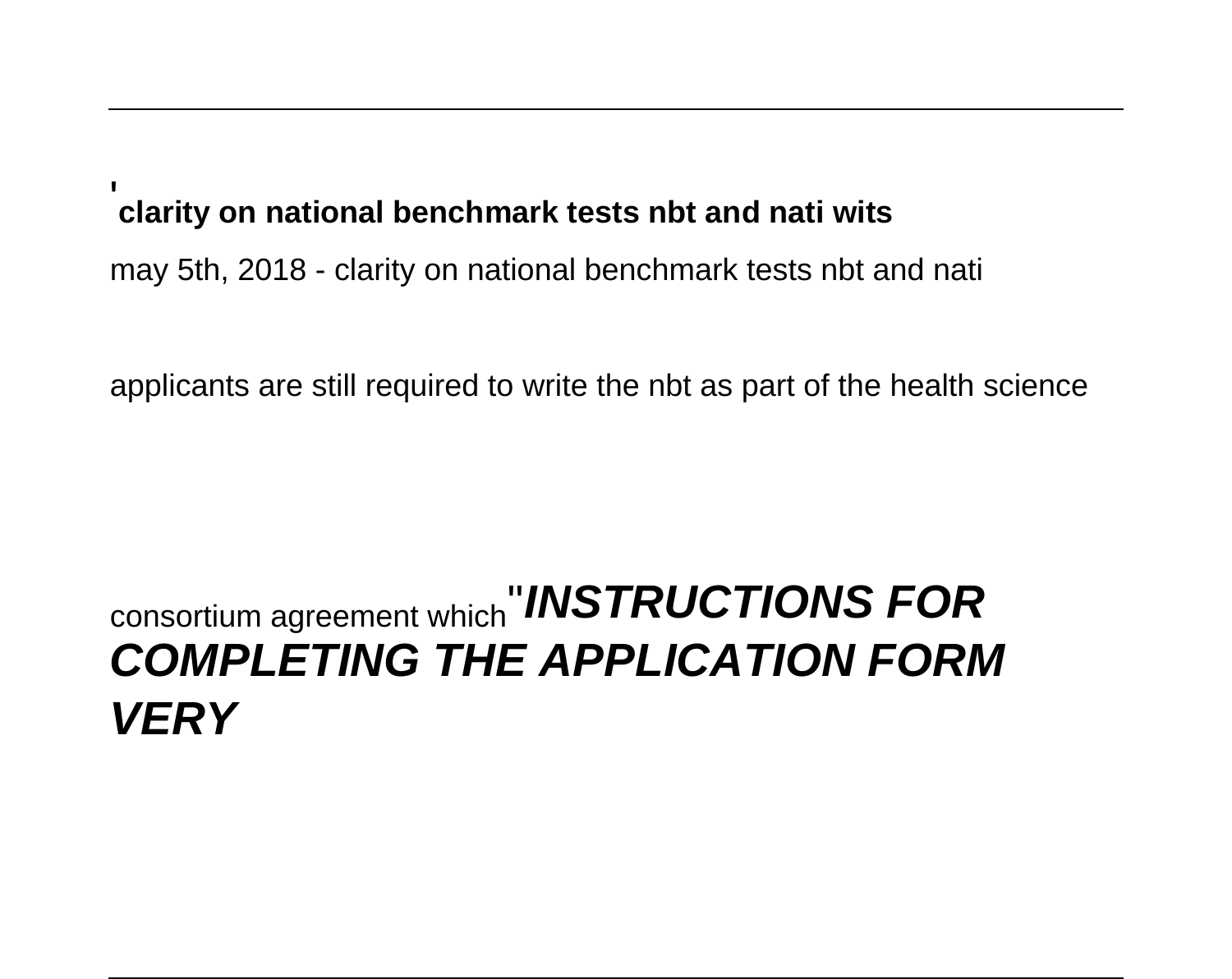May 1st, 2018 -  $\hat{a} \in \mathcal{C}$  The completion of the National Benchmarking Test NBT is compulsory for all first time Proof of payment required with this paper application form'

### '**Wits University Nursing Application 2017 2018**

May 7th, 2018 - Wits University Nursing Application 2017 2018 Entry Requirements National Benchmark Test NBT Scores' '**nbt required at medunsa download brooklyncommune com**

may 3rd, 2018 - nbt required at medunsa pdf nbt required at medunsa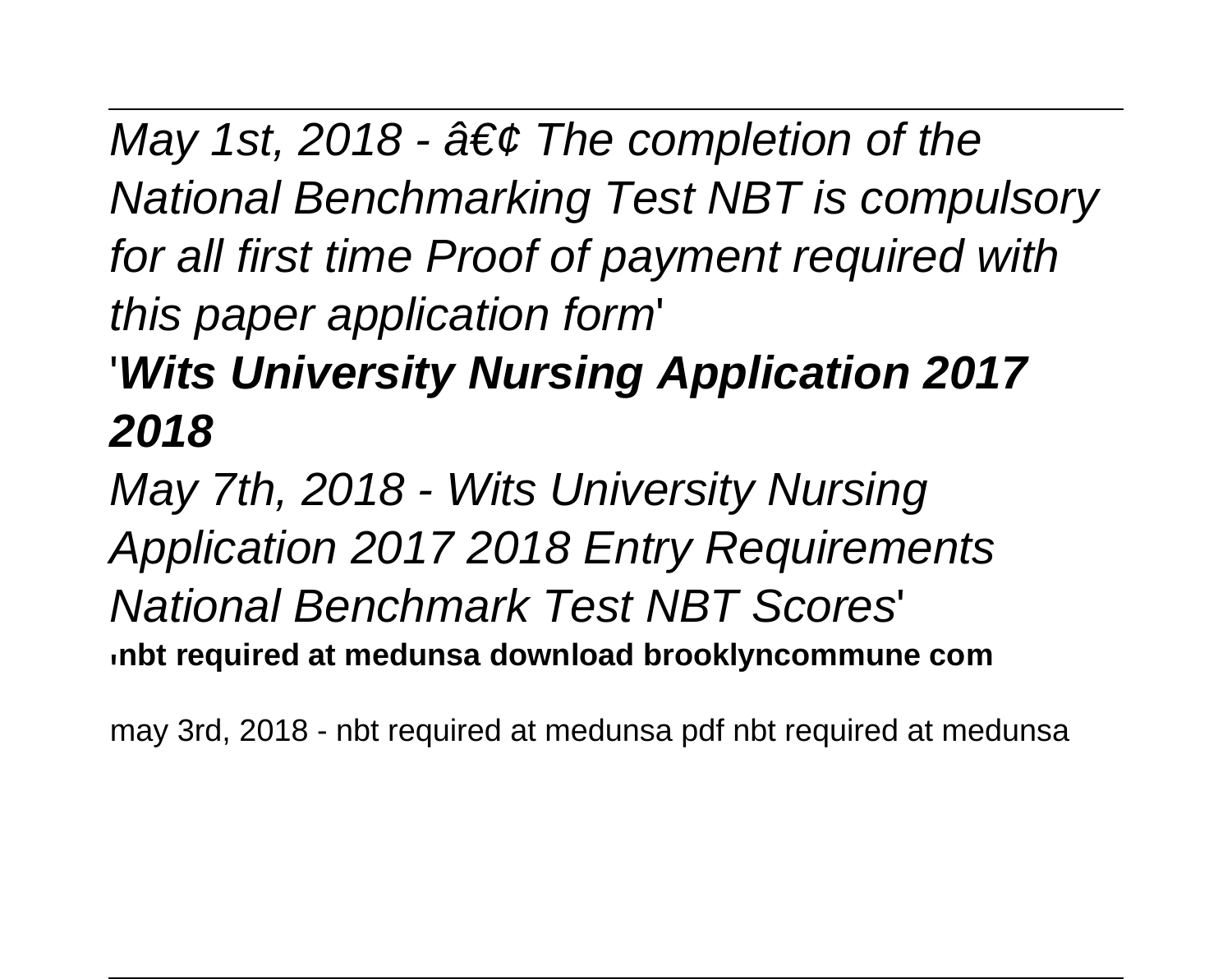download nbt required at medunsa pdf uct allocate admission points out of 1000 600 points are for your 6 matric'

# '**HOW TO APPLY SEFAKO MAKGATHO HEALTH SCIENCES DOWNLOAD APRIL 27TH, 2018 - SEFAKO MAKGATHO HEALTH SCIENCES UNIVERSITY PLEASE READ CAREFULLY BEFORE COMPLETING THE APPLICATION FORM PROSPECTIVE STUDENTS ARE ENCOURAGED TO APPLY AS EARLY AS POSSIBLE AND ADHERE TO THE CLOSING DATES TO AVOID**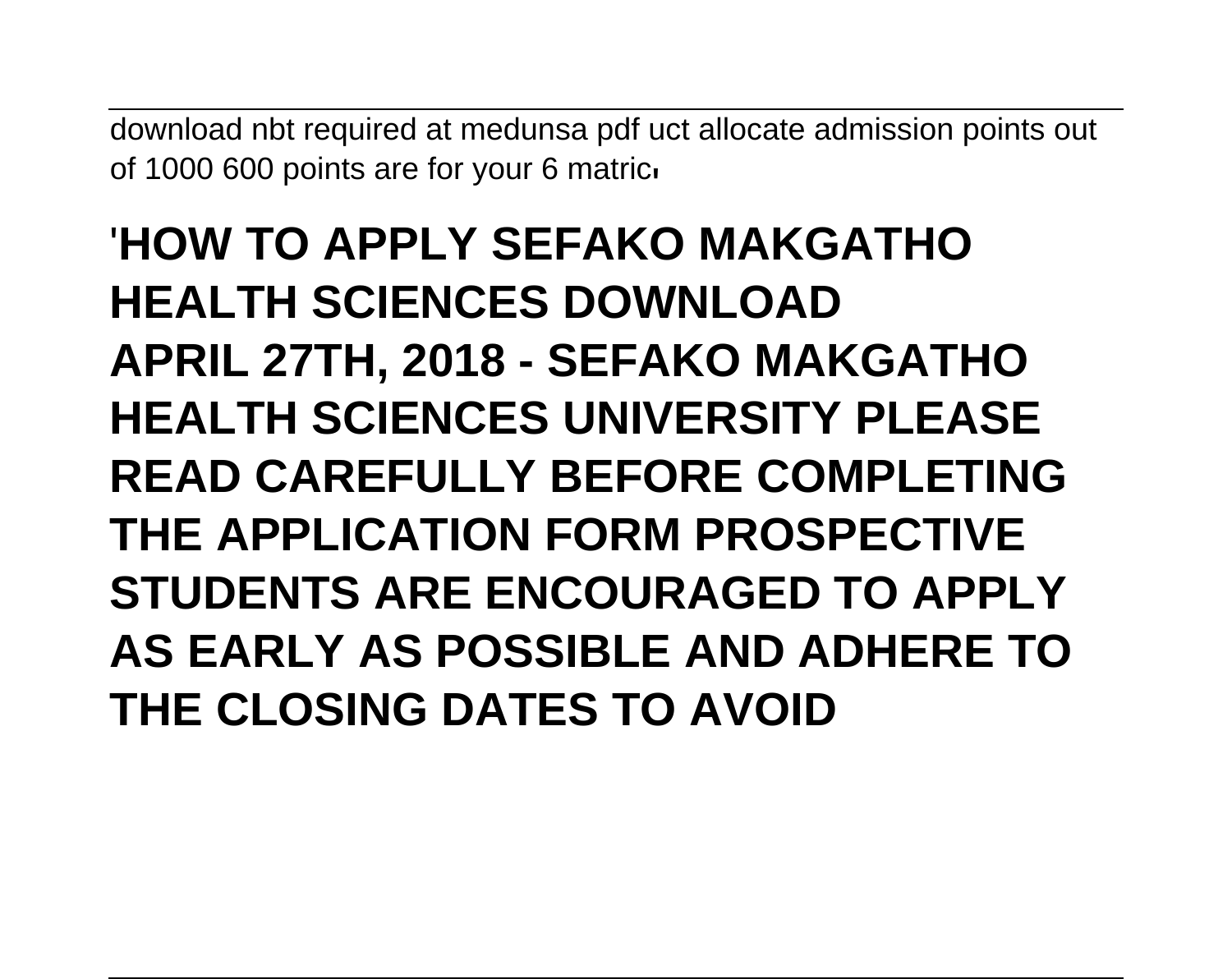### **DISAPPOINTMENT**'

### '**2019 Stellenbosch University**

May 5th, 2018 - Make sure that you upload all the required documents Book your place for the National Benchmark Tests at www nbt ac za After one month'

# '**Entry Requirements Nelson Mandela University**

May 7th, 2018 - The Table Below Explains How Well You Will Need To Do In Your School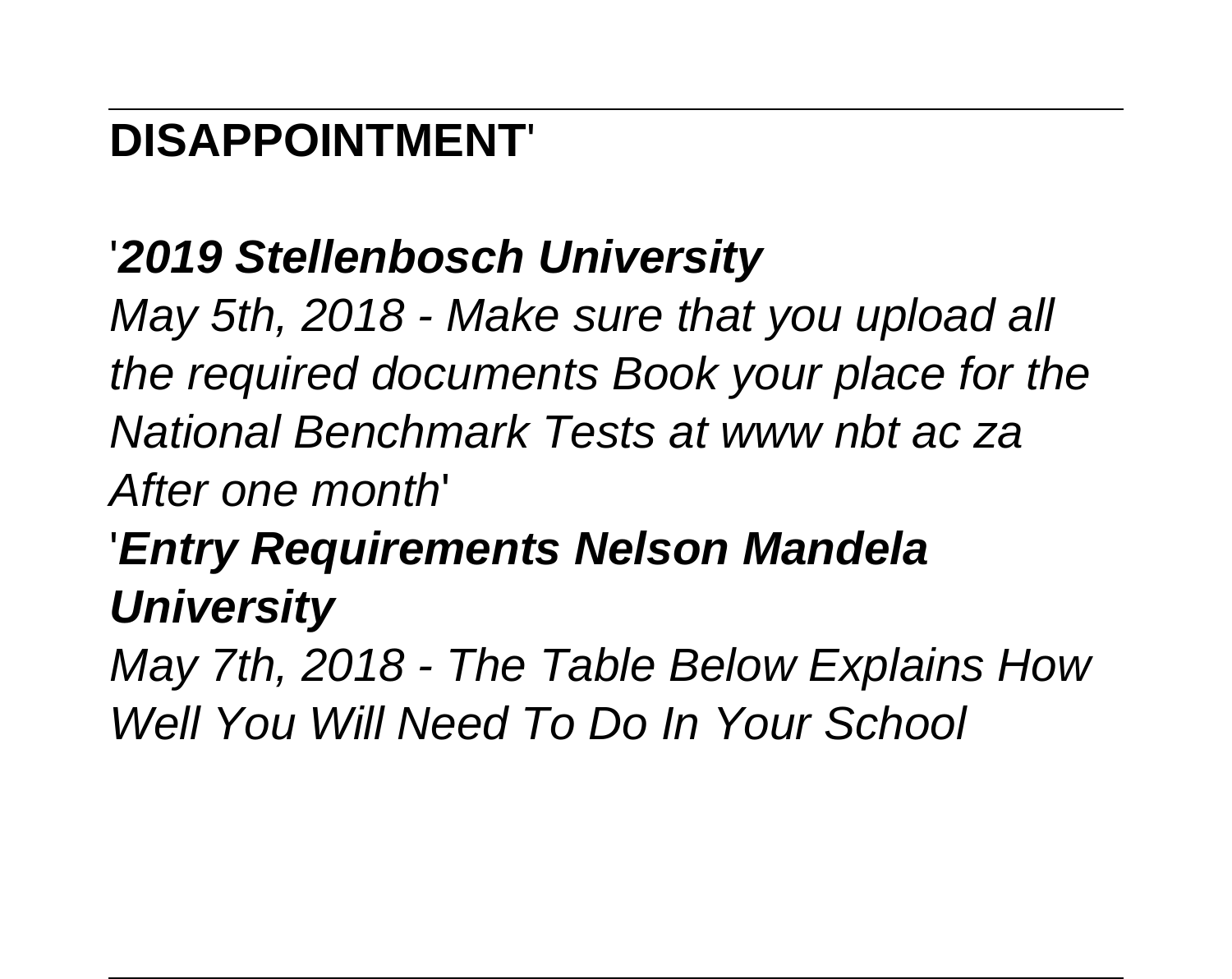Subjects To Meet The Minimum Entry Requirements For Each Type Of Qualification' '**faculty contact university of the free state may 6th, 2018 - the selection process of the various schools in the faculty of health sciences requirements and full details of field of study must write the nbt**''**How do I apply for admission Sefako Makgatho Health** May 6th, 2018 - All non South African citizens and non permanent

residents are required to and it would be in favour of Sefako Makgatho

Health Sciences University Medunsa'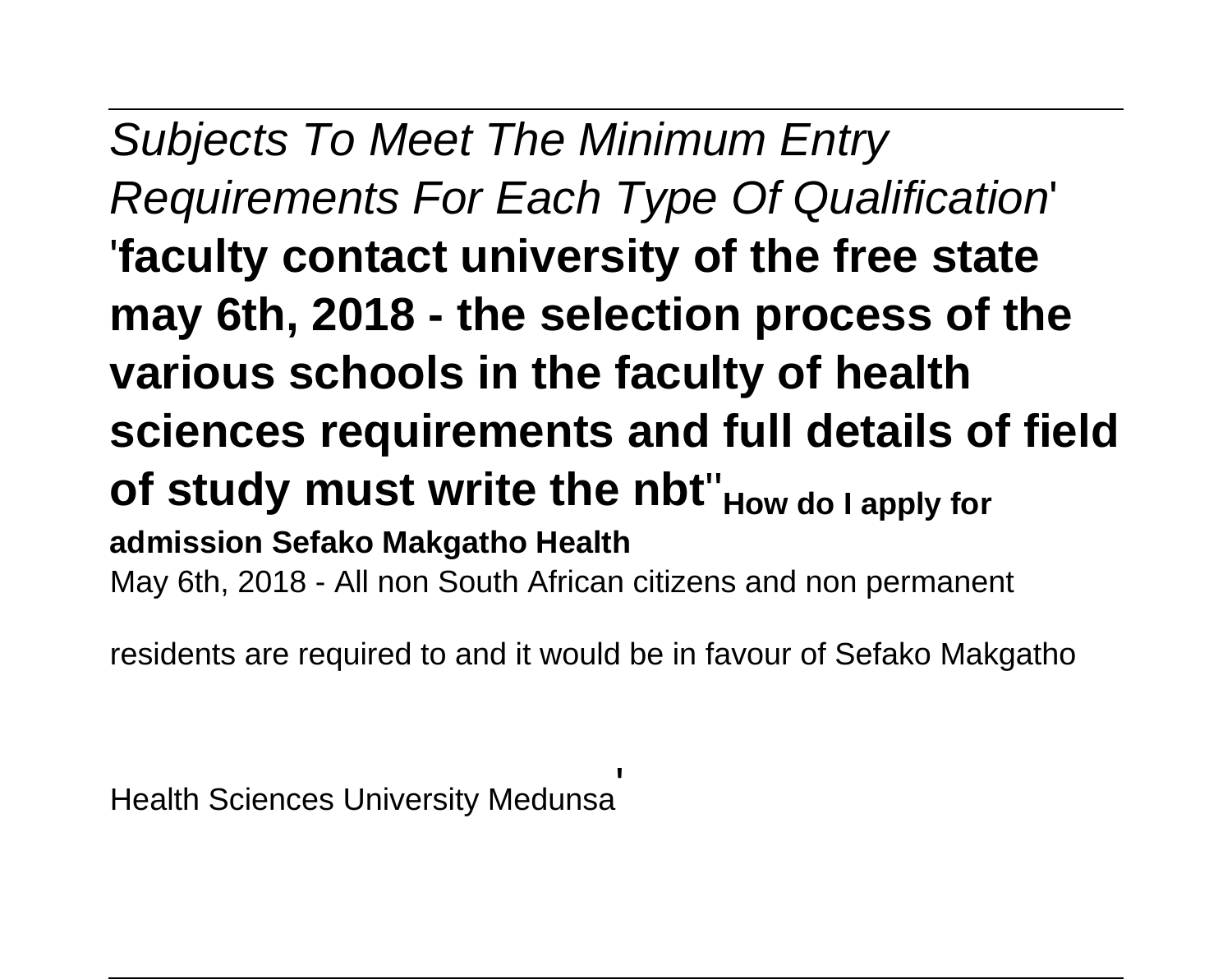#### '**UNIVERSITY OF LIMPOPO**

APRIL 25TH, 2018 - NATIONAL BENCHMARK TEST NBT BACK

PROVIDE ADDITIONAL INFORMATION ABOUT PERFORMANCE IN

CORE UNDERLYING AREAS ADDITIONAL TO NSC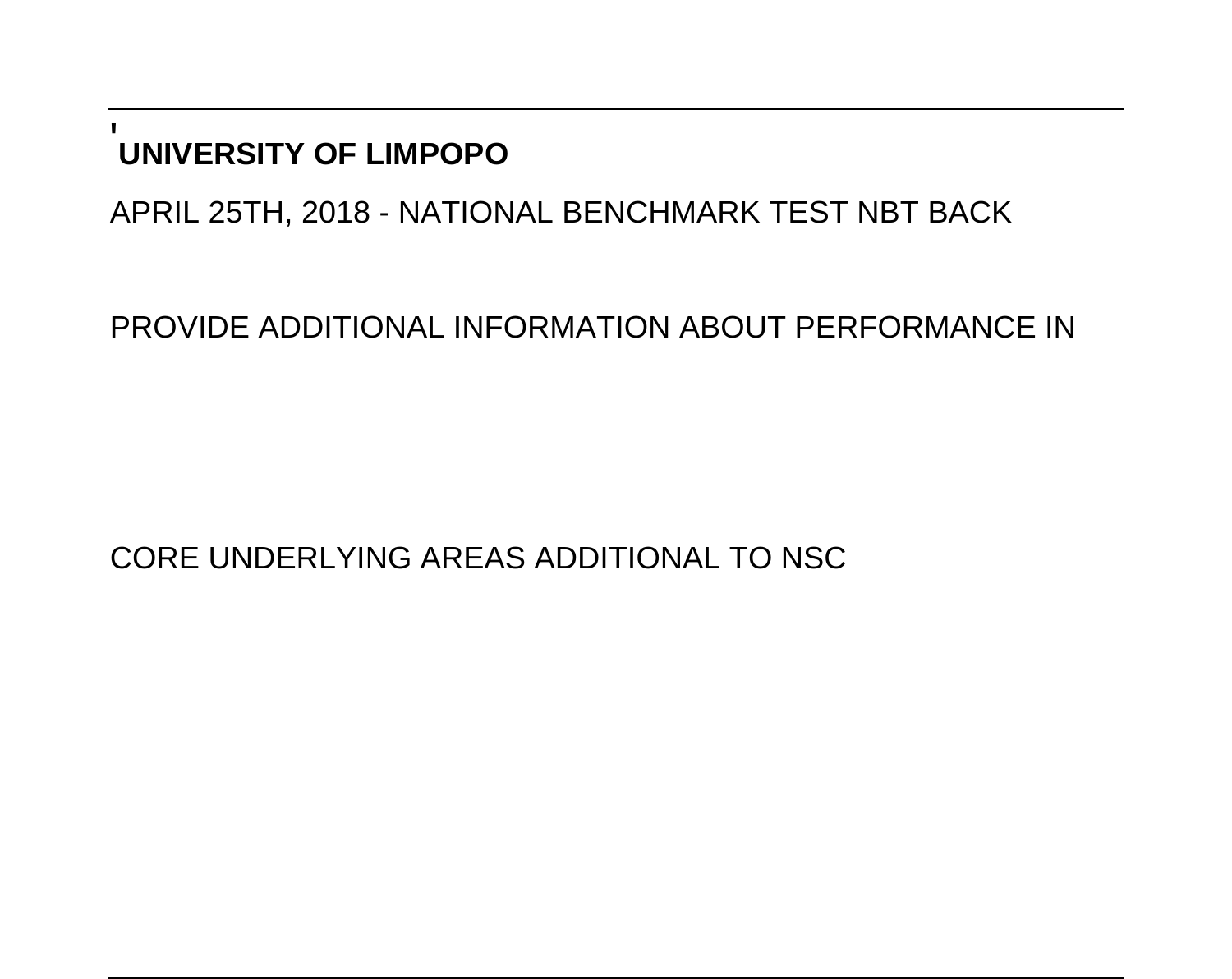MAY 4TH, 2018 - THE BACHELOR OF MEDICINE AMP BACHELOR OF SURGERY NBT SCORES ARE USED FOR REQUIRED DOCUMENTATION AND APPLICATION FEE BEFORE THE CLOSING DATE''**Admissions and Applications Stellenbosch University** May 6th, 2018 - Stellenbosch University International is a support service division within the responsibility area of the Deputy Vice Chancellor Strategy and Internationalisation''**school of medicine**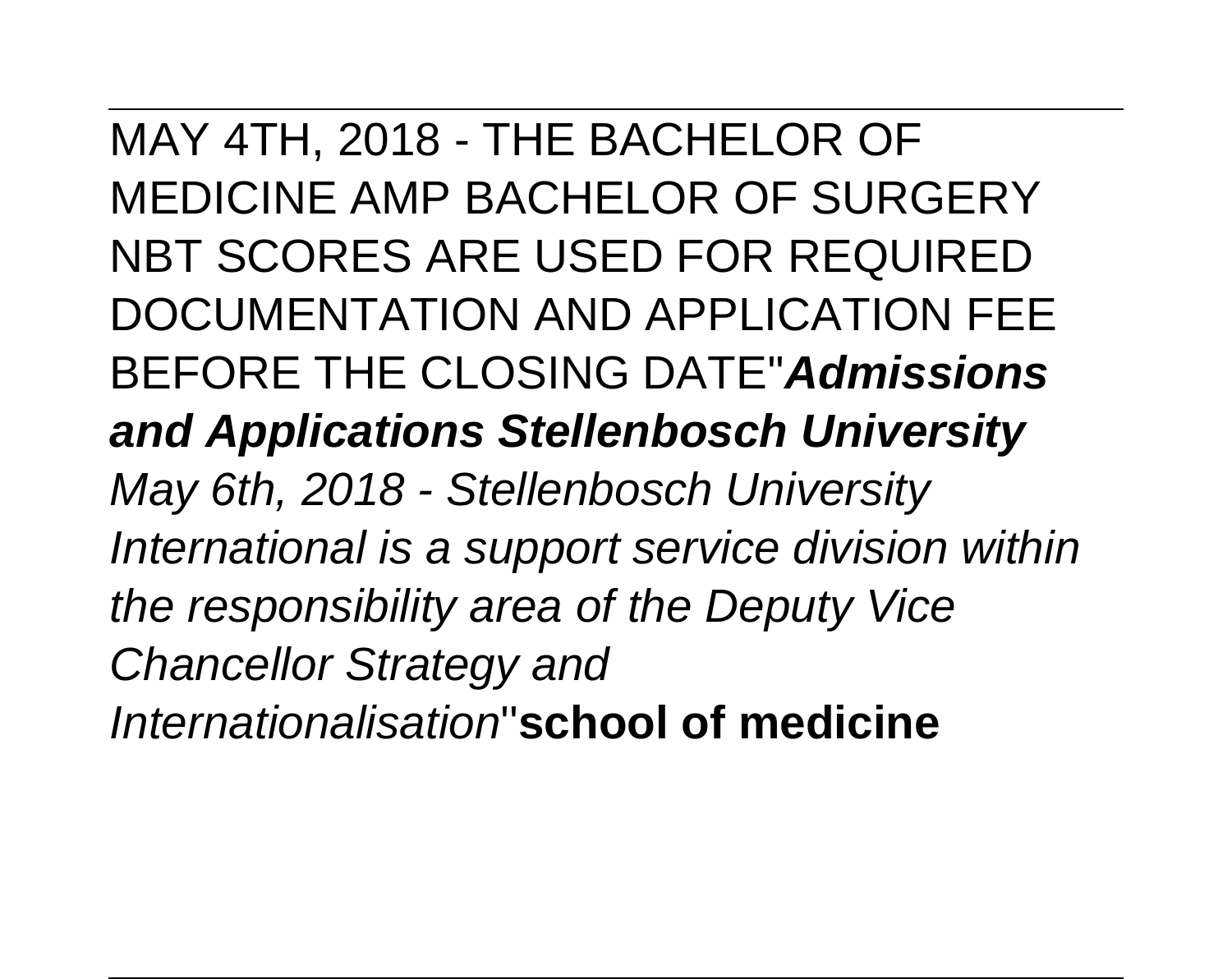# **university of pretoria**

may 7th, 2018 - the school of medicine at the university of pretoria was formed from the previous faculty of medicine that was established in 1943''**2017 University Application Dates EduConnect**

May 7th, 2018 - Here are all the 2017 university application dates Applicants must check individual further requirements for each course and For more information on NBT $\hat{a}\in\mathbb{T}^{\mathsf{M}}$ s' '**medical university of southern africa medunsa faculty**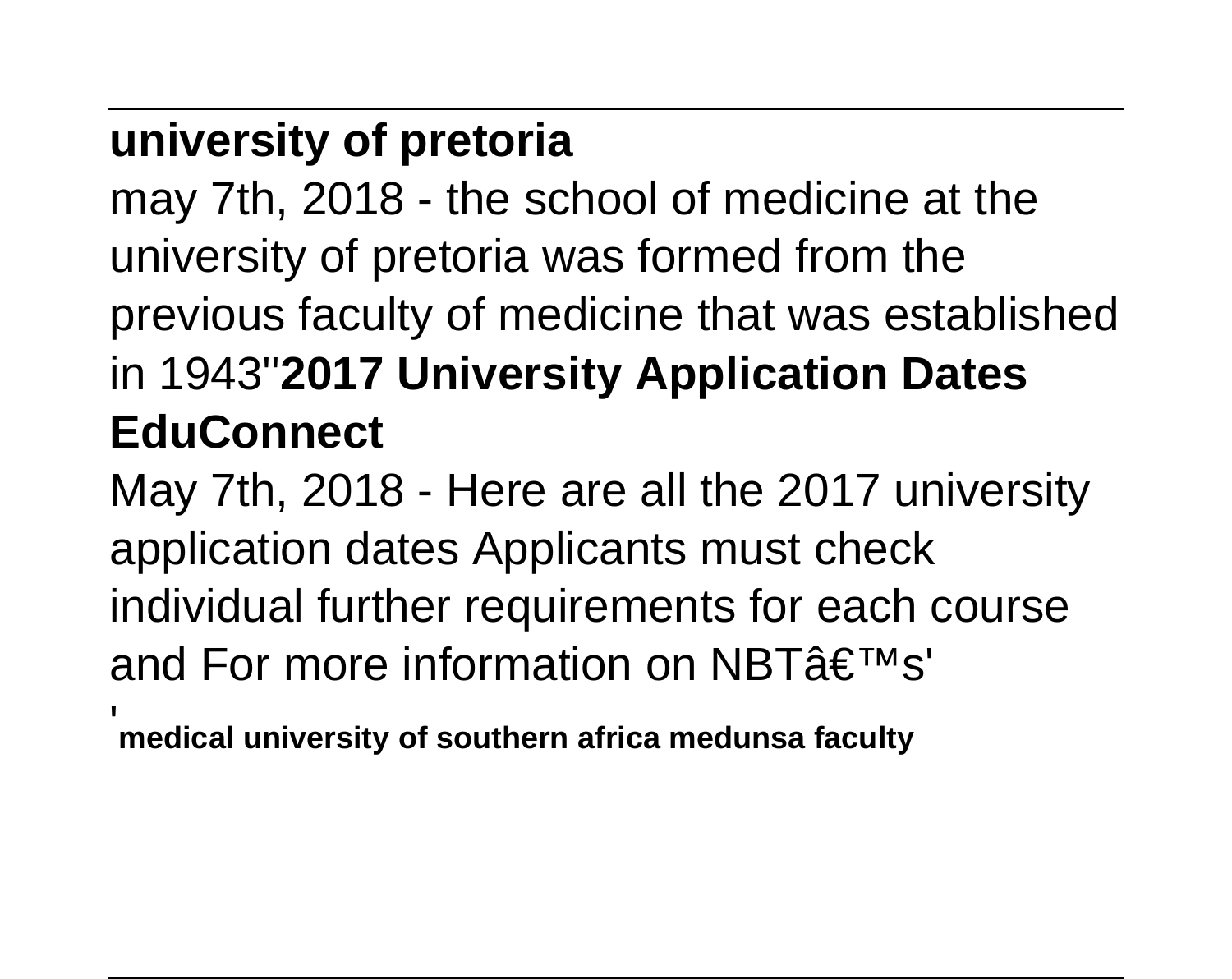may 7th, 2018 - medical university of southern africa medunsa faculty of medicine university of limpopo'

'**UCT s racial admission requirements 2012 politicsweb co za** June 15th, 2011 - UCT s racial admission requirements 2012 Below are tables of the admission requirements by race NBT set by the'

#### '**university of limpopo national benchmark test project**

april 30th, 2018 - nbt brochure what is in the nbts blog contact us main menu university of limpopo tue 12 04 2012 16 36 admin university logo university link http www'

#### '**How do I apply Nelson Mandela University**

May 6th, 2018 - Nelson Mandela University students who are currently

completing a three year Diploma Dip or National Diploma NDip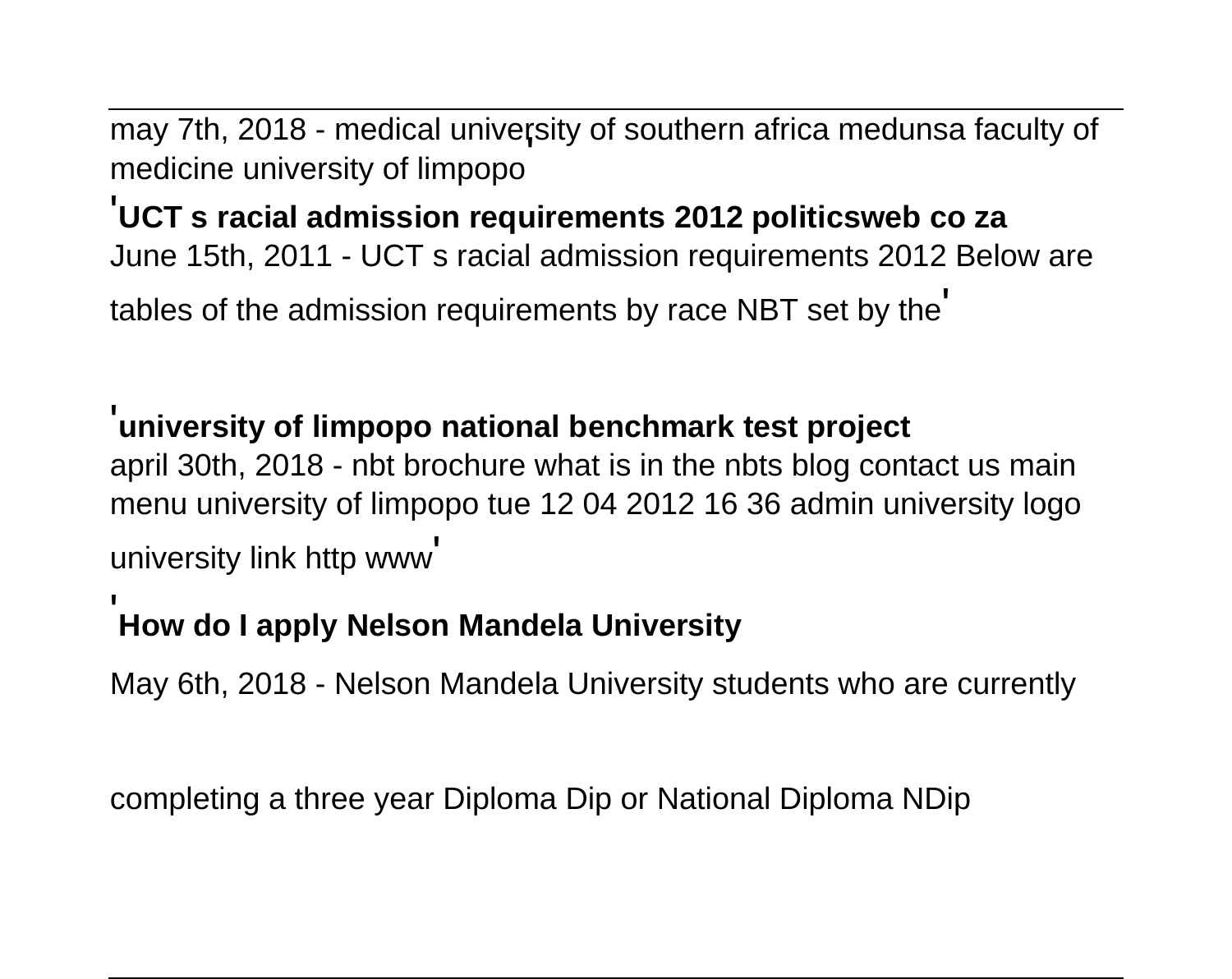qualification and would like to apply to pursue their BTech or Advanced Diploma studies here next year are only required to complete the BTech and Advanced Diploma application form'

#### '**University Of Limpopo**

May 5th, 2018 - The University Has Limited Meals At Medunsa Campus

Are Prepared In An Ultra Students Who Have Already Written The NBT

Are Not Required To'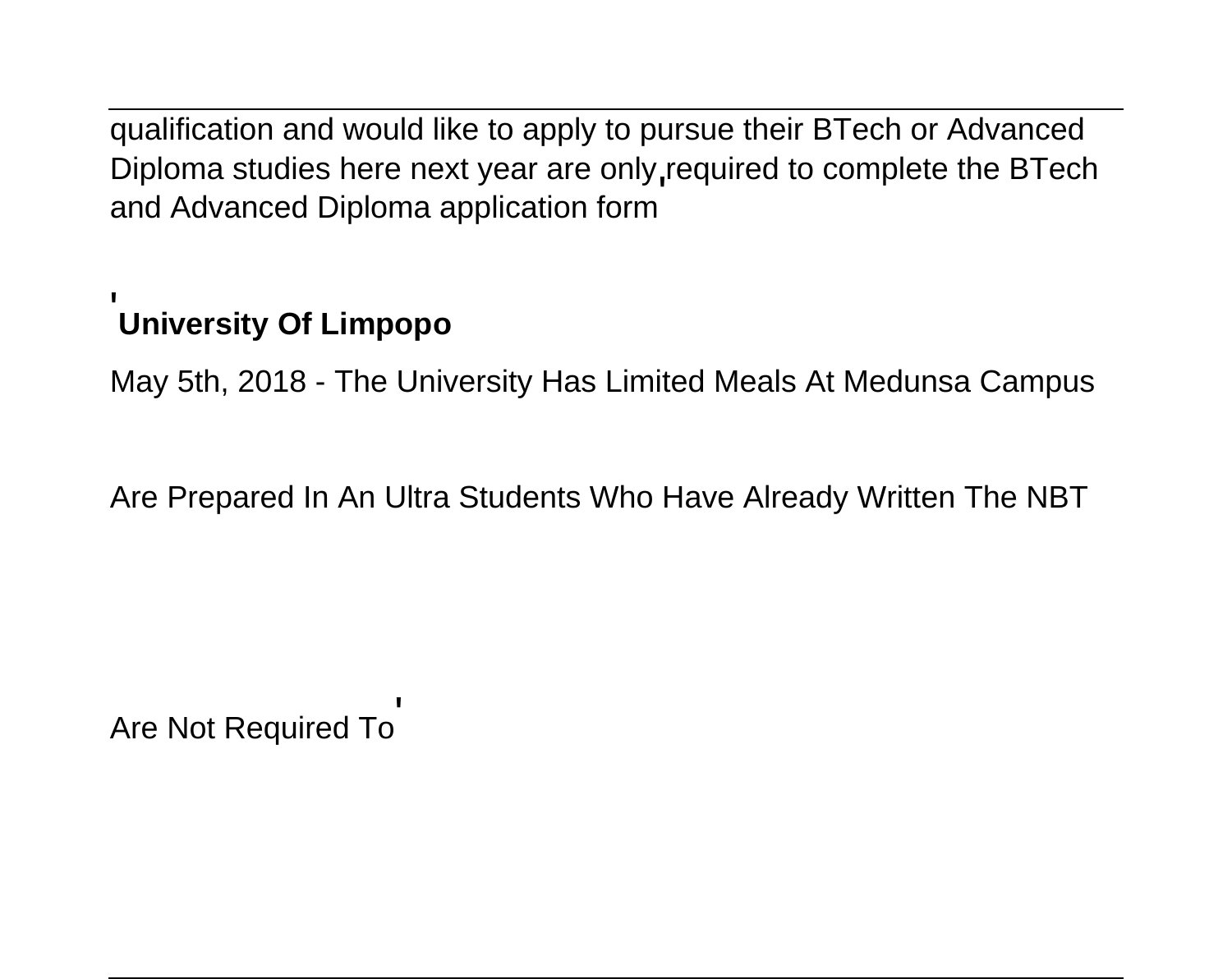#### '**SMU Student Application Frequently Asked Sefako**

April 25th, 2018 -  $\hat{a} \in \mathcal{C}$ All non South African citizens and non permanent residents are required to obtain a study permit Medunsa 0204 nbt uct ac za or call 021 650 3523''**APPLICATION FORM 2018 uj ac za** May 5th, 2018 -  $\hat{a} \in \emptyset$  Please see the UJ NBT website www uj ac za The following requirements are specific to selected applicants